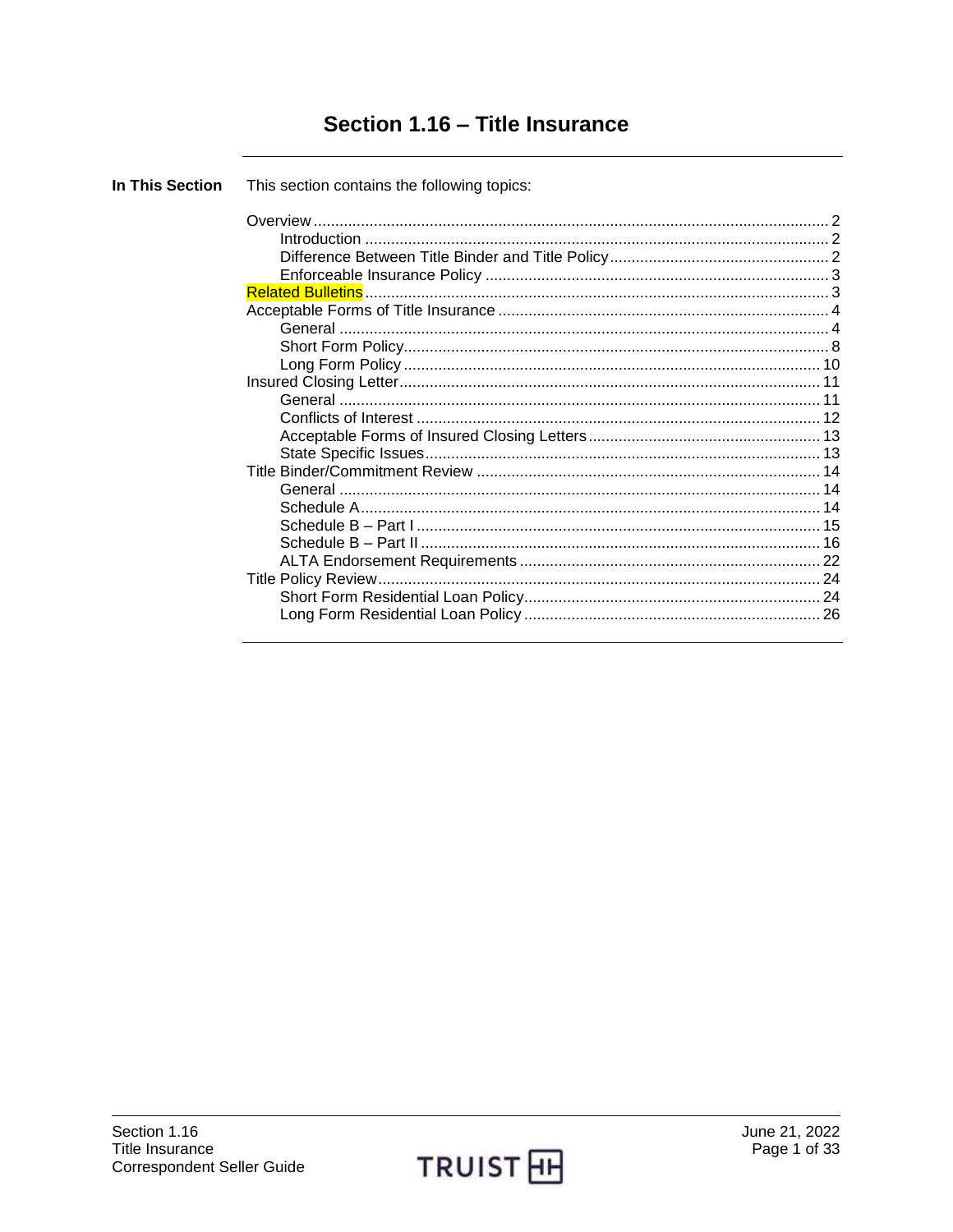<span id="page-1-0"></span>

<span id="page-1-1"></span>**Introduction** • Title insurance companies issue title insurance policies, which guarantee against defects in title. A title policy not only guarantees against defects in the title, but the company issuing it usually undertakes to defend at its own expense an lawsuit attacking the title. The title companies issue both owner's policies and mortgage policies, the latter being known also as loan policies. The owner's policy is usually issued to the landowner himself. Mortgage policies, of course, are issued to mortgagees and terminate when the mortgage debt is paid. However, if the mortgage is foreclosed, then the protection of the mortgage policy continues in force, protecting against any defects of title that existed on, or prior to, the date of the policy. Title insurance policies are largely standardized, and Truist requires the coverage provided by the American Land Title Association (ALTA) standard policy or its state equivalent, where required.

- The ALTA lender's title insurance policy, or other generally acceptable form of policy or insurance, is acceptable to Fannie Mae or Freddie Mac, issued by a qualified insurer acceptable to Fannie Mae or Freddie Mac, insuring (subject to certain exceptions) the Seller and its successors and assigns as to the first priority lien of the Mortgage and, with respect to ARM Mortgage Loans, against any loss by reason of the invalidity or unenforceability of the lien resulting from the provisions of the Mortgage providing for adjustment in the mortgage interest rate or monthly payment. **Additionally, such lender's title insurance policy affirmatively insures ingress and egress, and against by or upon the Mortgaged Property or any interest therein encroachments.** The Seller and its successors and assigns are the sole insured of such mortgagee title insurance policy. The assignment to the Purchaser of the Seller's interest in such mortgagee title insurance policy does not require any consent of or notification to the qualified insurer which has not been obtained or made. No claims have been made under such lender's title insurance policy.
- The title insurance policy must protect the lender up to at least the current principal balance of the mortgage.
- The title insurance policy must be written by a title insurer licensed to do business in the jurisdiction where the mortgaged premises are located.
- Prior to issuance of the title policy, a title binder/commitment will be issued for a period of six months (180 days) from the binder/commitment effective date. The title binder/commitment is a report issued by a title company setting forth the condition of title to certain property as of a certain date, and also setting forth conditions which, if satisfied, will cause a policy of title insurance to be issued. At the end of the 180 days, you must either replace the binder/commitment with a policy or extend the binder effective date. If neither has occurred and the loan has closed, the lender is in the precarious position of having a closing loan without title insurance at the end of 180 days. Therefore, it is critical to monitor the expiration date of the binder/commitment.

<span id="page-1-2"></span>**Difference Between Title Binder and Title Policy**

A title binder recites information based on ownership, outstanding liens, etc., prior to loan closing. For this information to be changed, deleted, etc. from the title policy, the settlement agent must comply with all requirements set forth in the binder. While both the binder and policy contain Schedule B – Parts I and II, the information included in these parts varies between the binder and the policy.

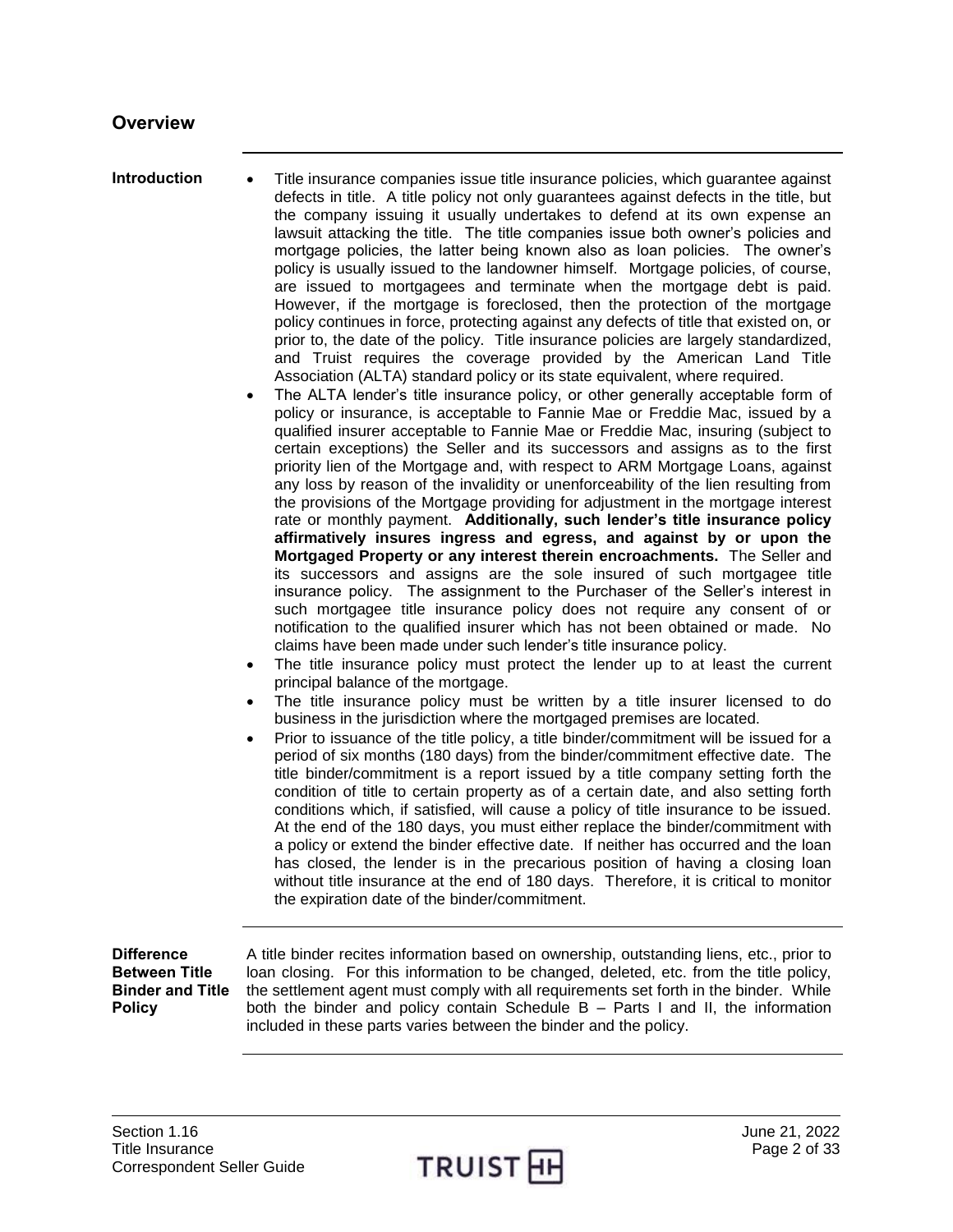#### <span id="page-2-0"></span>**Enforceable Insurance Policy** With respect to any insurance policy including, but not limited to, hazard, title, or mortgage insurance, covering a Mortgage Loan and/or the related Mortgaged Property, (A) such policy (i) is a valid, binding and enforceable obligation of the qualified insurer and is in full force and effect and will inure to the benefit of the Purchaser and will be in full force and effect upon the consummation of the transactions contemplated by the Correspondent Loan Purchase Agreement, and (ii) contains a standard mortgagee clause naming the Seller, its successors, and its assigns as mortgagee, (B) neither the originator nor any prior holder has engaged in any act or omission which would impair the coverage of any such policy, the benefits of the endorsement, or the validity and binding effect of either, including without limitation, no unlawful fee, commission, kickback or other unlawful compensation or value of any kind has been or will be received, retained or realized by any attorney, firm or other person or entity, and no such unlawful items have been received, retained or realized by the originator, (C) all premiums due thereunder have been paid, and (D) all provisions are being complied with and no action, inaction, or event has occurred and no state of facts exists or has existed that has resulted or will result in the exclusion from, denial of, or defense to coverage under any such policy, irrespective of the cause of such failure of coverage. Where required by state law or regulation, the Mortgagor has been given the opportunity to choose the carrier of the required insurance.

## <span id="page-2-1"></span>**Related Bulletins**

**General** Related bulletins are provided below in PDF format. To view the list of published bulletins, select the applicable year below.

- [2022](http://truistsellerguide.com/manual/cor/bulletins/related%20bulletins/2022/CTitleIns2022.pdf)
- [2020](http://truistsellerguide.com/manual/cor/bulletins/related%20bulletins/2020/CTitleIns2020.pdf)
- [2019](http://truistsellerguide.com/manual/cor/bulletins/related%20bulletins/2019/CTitleIns2019.pdf)

**Note:** There were no Related Bulletins for 2021.

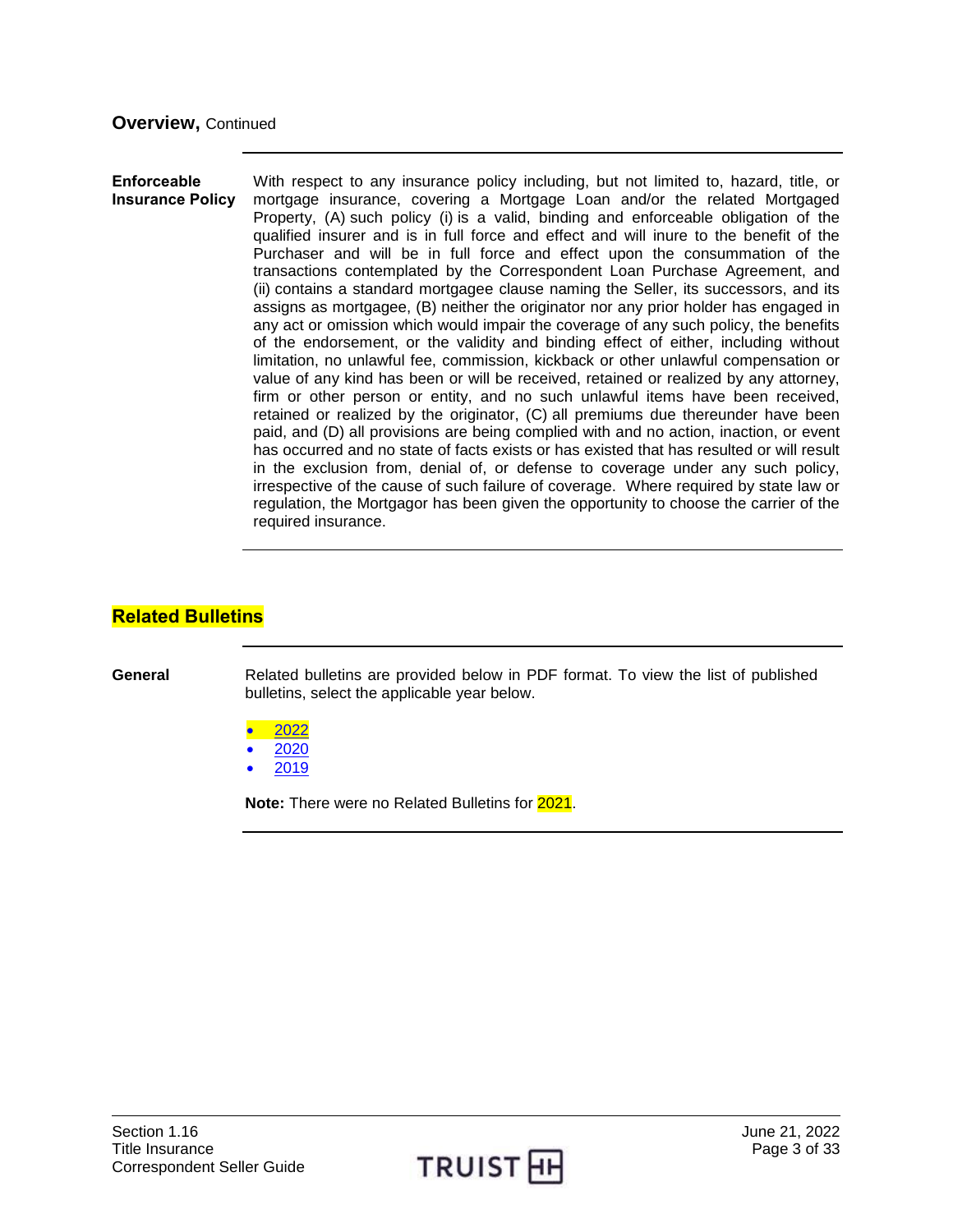## <span id="page-3-0"></span>**Acceptable Forms of Title Insurance**

#### <span id="page-3-1"></span>**General Non-Agency Loans**

 Truist encourages the use of the *ALTA Short Form Residential Loan Policy* or its state equivalent for all loan settlements, when available, to avoid delays and exception problems.

#### **Agency Loans Non-AUS**

- The title policy must be written on one of the following forms:
	- The 2006 American Land Title Association (ALTA) standard form,
	- The ALTA short form, if it provides coverage equivalent to the 2006 ALTA standard form and does not materially impair protection to the lender, or
	- in states in which standard ALTA forms of coverage are by law or regulation, not used, the state‐promulgated standard or short form which provides same coverage as the equivalent ALTA form, provided that those forms do not materially impair protection to the lender.

## **Fannie Mae DU**

Follow DU requirements, which are the same as non-AUS guidelines.

## **Freddie Mac LPA**

Follow LPA requirements, which are as follows:

- In those state where their use is permitted, the title insurance policy must be written on either:
	- The American Land Title Association (ALTA) 2006 Loan Policy (adopted 6/17/06), or
	- The ALTA Short Form Residential Policy One-To-Four Family (adopted 6/17/06).
- **Opinions of title (certificates of title)**
	- An attorney's opinion of title is acceptable to Freddie Mac in lieu of a title insurance policy if all of the following conditions are met without exception:
		- The opinion must be addressed to the lender and all successors in interest of the lender
		- The opinion must provide the following statement:
			- We [I] agree to indemnify you and your successors in interest in the [mortgage] [deed of trust] opined hereto, to the full extent of any loss attributable to a breach of our [my] duty to exercise reasonable care and skill in the examination of the title and the giving of this opinion.
		- The opinion must be given by an attorney licensed to practice law in the jurisdiction where the mortgaged premises is located. The attorney must also be insured against malpractice in rendering opinions of title in an amount commonly prevailing in the jurisdiction, taking into account the volume of opinions rendered by the attorney.
		- The opinion must not take exception to survey matters. When the attorney's opinion takes exception to the survey matters, the lender must provide whatever information is required by the attorney to remove the exception. If the attorney will not issue the title opinion without a survey exception, Freddie Mac will not purchase the mortgage. In addition, the opinion must not be subject to any title exceptions other than those permitted under Freddie Mac's acceptable exceptions to the title

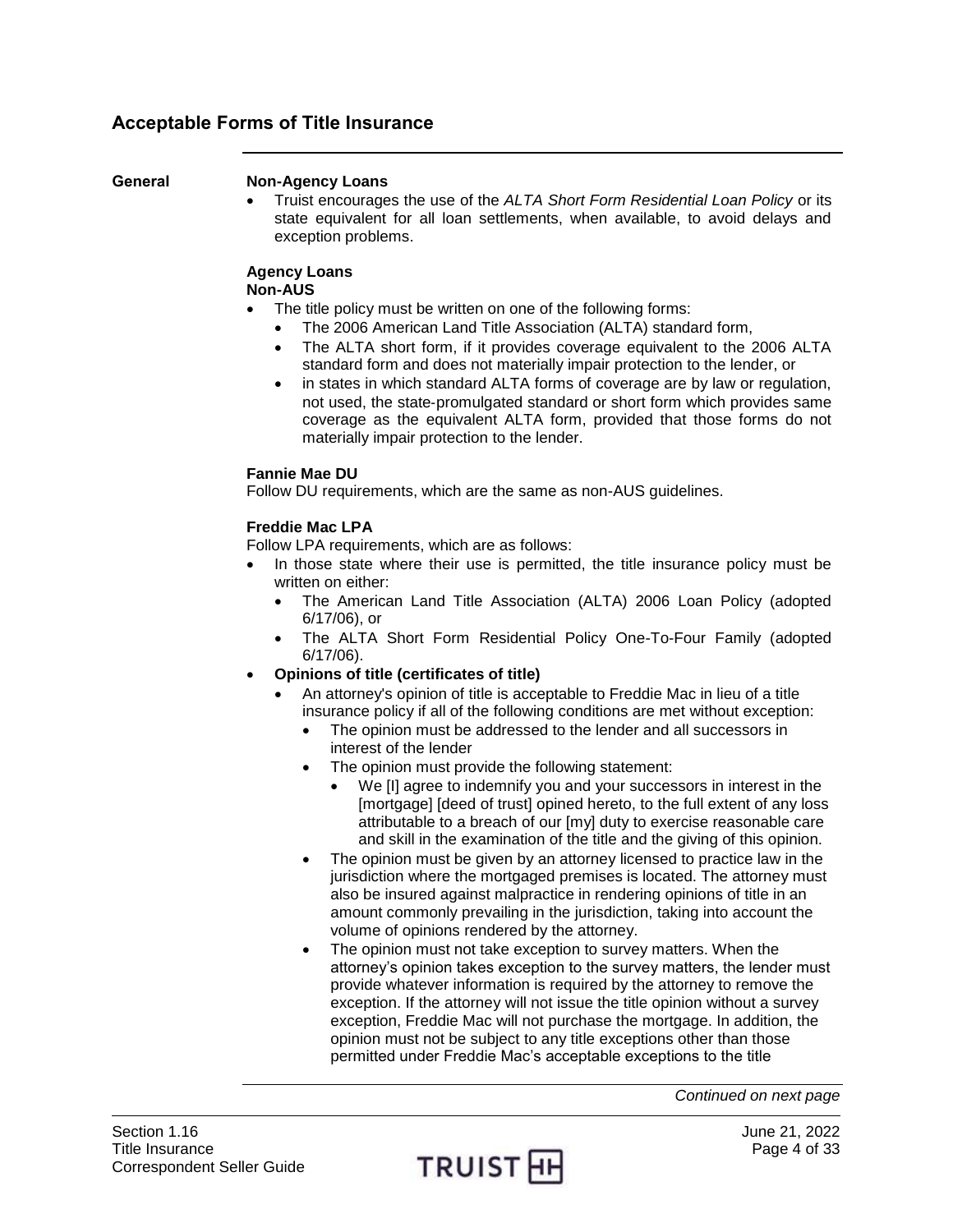| General,<br>(continued) | insurance policy or to the attorney's opinion of title. See "Title/Binder<br>Acceptable Exceptions" subsequently presented in this subtopic.<br>The mortgage must not be:<br>$\bullet$<br>Secured by a unit in a condominium project<br>$\bullet$<br>Secured by a dwelling on a leasehold estate<br>$\bullet$<br>Secured by a manufactured home<br>$\bullet$<br>Secured by property subject to restrictive agreements or restrictive<br>$\bullet$<br>covenants<br>Executed using a power of attorney<br>$\bullet$<br>A Texas Equity Section 50(a)(6) mortgage<br>$\bullet$<br>An attorney's opinion of title must be commonly acceptable in lieu of title<br>$\bullet$<br>insurance by private institutional mortgage investors in the area where<br>the mortgaged premises are located<br>The following opinion relating to prior environmental protection liens<br>must be given in lieu of the American Land Title Association (ALTA)<br>Endorsement 8.1 in an attorney's opinion of title. Item (i) of the opinion<br>refers to environmental liens at the time the opinion is issued; item (ii)<br>refers to state lien statutes that could give rise to a priority lien. An<br>attorney may include an exception in item (ii) for possible subsequent<br>superliens that could take priority over the mortgage only if the<br>mortgaged premises is located in a state whose state statutes provide<br>for such a superlien:<br>"There is (i) no environmental protection lien recorded in those<br>$\bullet$<br>records established under State statutes for the purpose of imparting<br>constructive notice of matters relating to real property to purchasers<br>for value and without knowledge, or filed in the records of the clerk<br>of the United States district court for the district in which the land is<br>located, nor (ii) are there any environmental protection liens<br>provided for by any State statute in effect on the date of this opinion,<br>which could achieve priority over the Mortgage except those listed<br>below (list any State statute that allows a lien for environmental<br>protection that can attain priority over the lien of the insured<br>Mortgage; if none, state 'none')."<br>The following opinion must be given in lieu of the applicable ALTA form<br>for ARMs, if applicable:<br>"The law of the State in which the property securing the Mortgage is<br>located provides that (i) the lien of the Mortgage will not become<br>invalid or unenforceable resulting from provisions in the Mortgage<br>which provide for changes in the interest rate calculated pursuant to<br>the formula provided in the Mortgage, and (ii) priority of the lien of<br>the Mortgage for the UPB of the loan, together with interest as<br>changed and other sums advanced by the Noteholder in accordance<br>with the provisions of the Mortgage, will not be lost as a result of<br>changes in the rate of interest calculated pursuant to the formula<br>provided in the Mortgage." |
|-------------------------|----------------------------------------------------------------------------------------------------------------------------------------------------------------------------------------------------------------------------------------------------------------------------------------------------------------------------------------------------------------------------------------------------------------------------------------------------------------------------------------------------------------------------------------------------------------------------------------------------------------------------------------------------------------------------------------------------------------------------------------------------------------------------------------------------------------------------------------------------------------------------------------------------------------------------------------------------------------------------------------------------------------------------------------------------------------------------------------------------------------------------------------------------------------------------------------------------------------------------------------------------------------------------------------------------------------------------------------------------------------------------------------------------------------------------------------------------------------------------------------------------------------------------------------------------------------------------------------------------------------------------------------------------------------------------------------------------------------------------------------------------------------------------------------------------------------------------------------------------------------------------------------------------------------------------------------------------------------------------------------------------------------------------------------------------------------------------------------------------------------------------------------------------------------------------------------------------------------------------------------------------------------------------------------------------------------------------------------------------------------------------------------------------------------------------------------------------------------------------------------------------------------------------------------------------------------------------------------------------------------------------------------------------------------------------------------------------------------------------------------------------------------------------------------------------------------------------------------------------------------------------------------------------------------------------------------------------------------------------------------------------------------------------------|
|                         | Mortgages secured by units in planned unit developments (PUDs) for                                                                                                                                                                                                                                                                                                                                                                                                                                                                                                                                                                                                                                                                                                                                                                                                                                                                                                                                                                                                                                                                                                                                                                                                                                                                                                                                                                                                                                                                                                                                                                                                                                                                                                                                                                                                                                                                                                                                                                                                                                                                                                                                                                                                                                                                                                                                                                                                                                                                                                                                                                                                                                                                                                                                                                                                                                                                                                                                                               |
|                         | which an attorney's opinion of title was obtained in lieu of a title                                                                                                                                                                                                                                                                                                                                                                                                                                                                                                                                                                                                                                                                                                                                                                                                                                                                                                                                                                                                                                                                                                                                                                                                                                                                                                                                                                                                                                                                                                                                                                                                                                                                                                                                                                                                                                                                                                                                                                                                                                                                                                                                                                                                                                                                                                                                                                                                                                                                                                                                                                                                                                                                                                                                                                                                                                                                                                                                                             |

*Continued on next page*



insurance policy shall be eligible for purchase, provided that: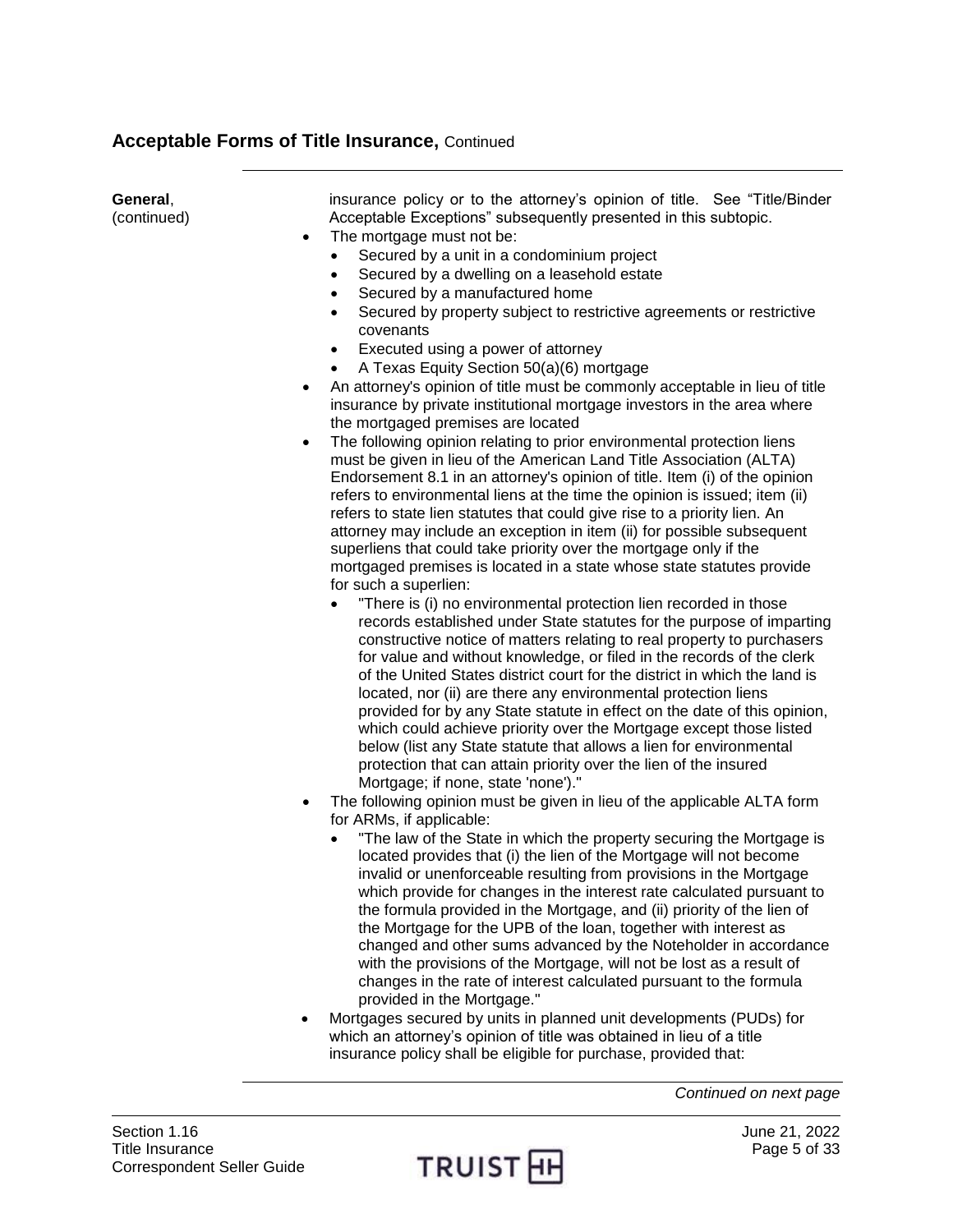| General,<br>The opinion of title meets the requirements of this section and, in<br>$\bullet$                                                                                                                                                                                                                               |
|----------------------------------------------------------------------------------------------------------------------------------------------------------------------------------------------------------------------------------------------------------------------------------------------------------------------------|
| (continued)<br>addition, includes the following statements:                                                                                                                                                                                                                                                                |
| There is no violation of any restrictive covenants that are in the<br>$\bullet$<br>PUD constituent documents and restrict the use of the land                                                                                                                                                                              |
| All dues applicable to the mortgage premises are current and<br>$\bullet$<br>not delinguent                                                                                                                                                                                                                                |
| No recorded right of first refusal to purchase the land was<br>$\bullet$<br>exercised or could have been exercised on or before the<br>closing date of the mortgage and the undersigned is unaware of<br>the existence or the exercise of any right of first refusal on or<br>before the closing date of the mortgage, and |
| The lender maintains a copy of the attorney's opinion of title in the<br>$\bullet$                                                                                                                                                                                                                                         |

 The lender maintains a copy of the attorney's opinion of title in the mortgage file.

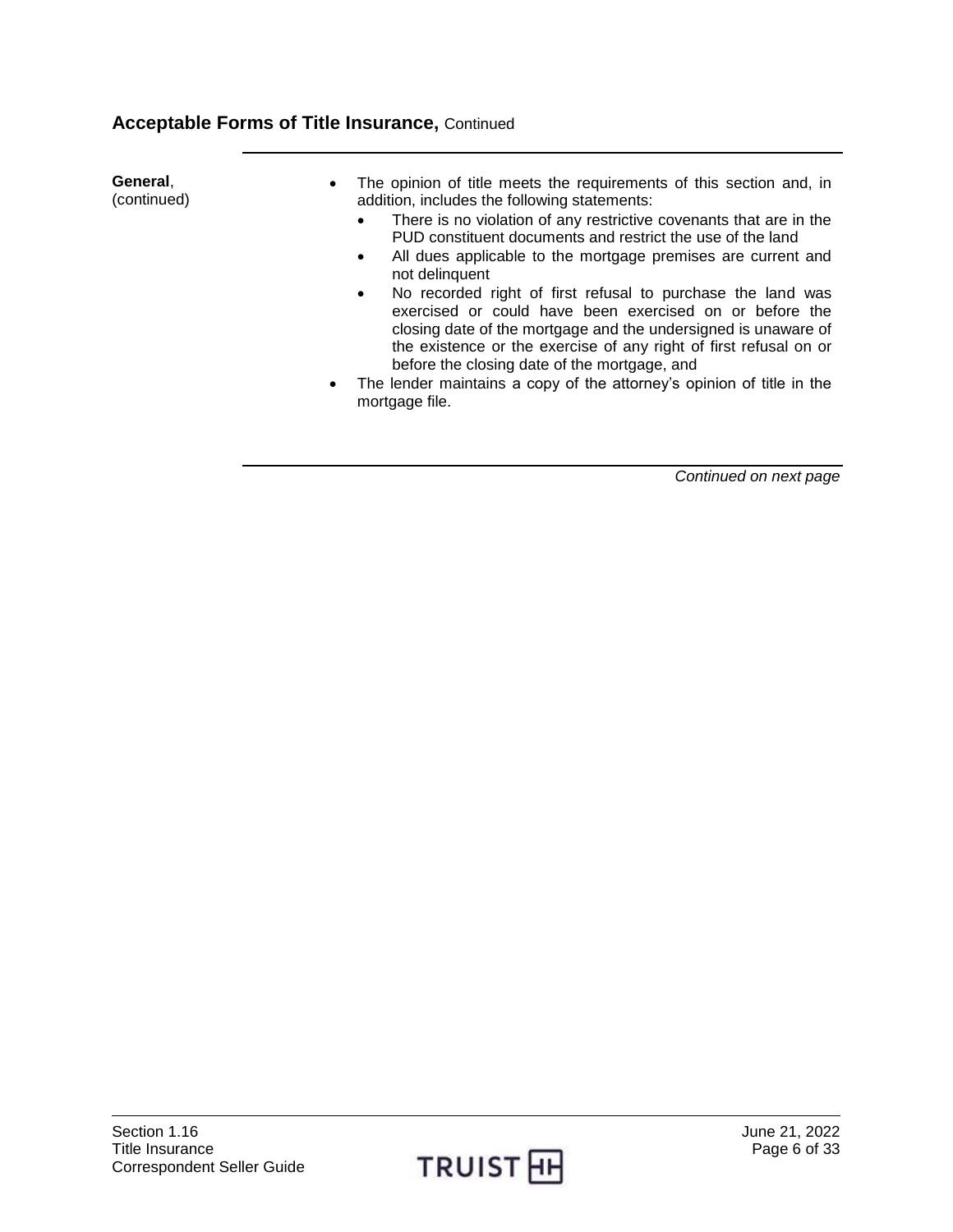**State Specific Requirements** The following table shows information on state requirements applicable to forms of title insurance.

| <b>State</b> | <b>Requirements</b>                                                                                                                                                                                                                                                                                                                                                                                                                                                                                                            |
|--------------|--------------------------------------------------------------------------------------------------------------------------------------------------------------------------------------------------------------------------------------------------------------------------------------------------------------------------------------------------------------------------------------------------------------------------------------------------------------------------------------------------------------------------------|
| lowa         | Title insurance in the state of lowa is issued by a department<br>of the State of Iowa, the Title Guaranty Division of the Iowa<br>Finance Authority (the "Authority"). Truist requires the<br>following title insurance for property located in lowa, for both<br>purchase and refinance transactions:                                                                                                                                                                                                                        |
|              | For loan closings prior to November 22, 2010, the<br>following title insurance documentation is acceptable:<br>A Commitment prepared by the Authority, or by an<br>$\bullet$<br>Attorney who has been approved by the Authority or a<br>Preliminary Title Opinion is required pre-closing.<br>A Title Guaranty Certificate prepared by the Authority, or<br>by an Attorney who has been approved by the Authority<br>or a Final Title Opinion is required upon closing.                                                        |
|              | For loan closings on or after November 22, 2010, the<br>following title insurance documentation<br>must<br>be<br>provided:<br>A Commitment prepared by the Authority, or by an<br>Attorney who has been approved by the Authority is<br>required pre-closing.<br>A Title Guaranty Certificate prepared by the Authority, or<br>$\bullet$<br>by an Attorney who has been approved by the Authority is<br>required as a final document after closing.<br>Note: Preliminary and Final Title Opinions are no longer<br>acceptable. |

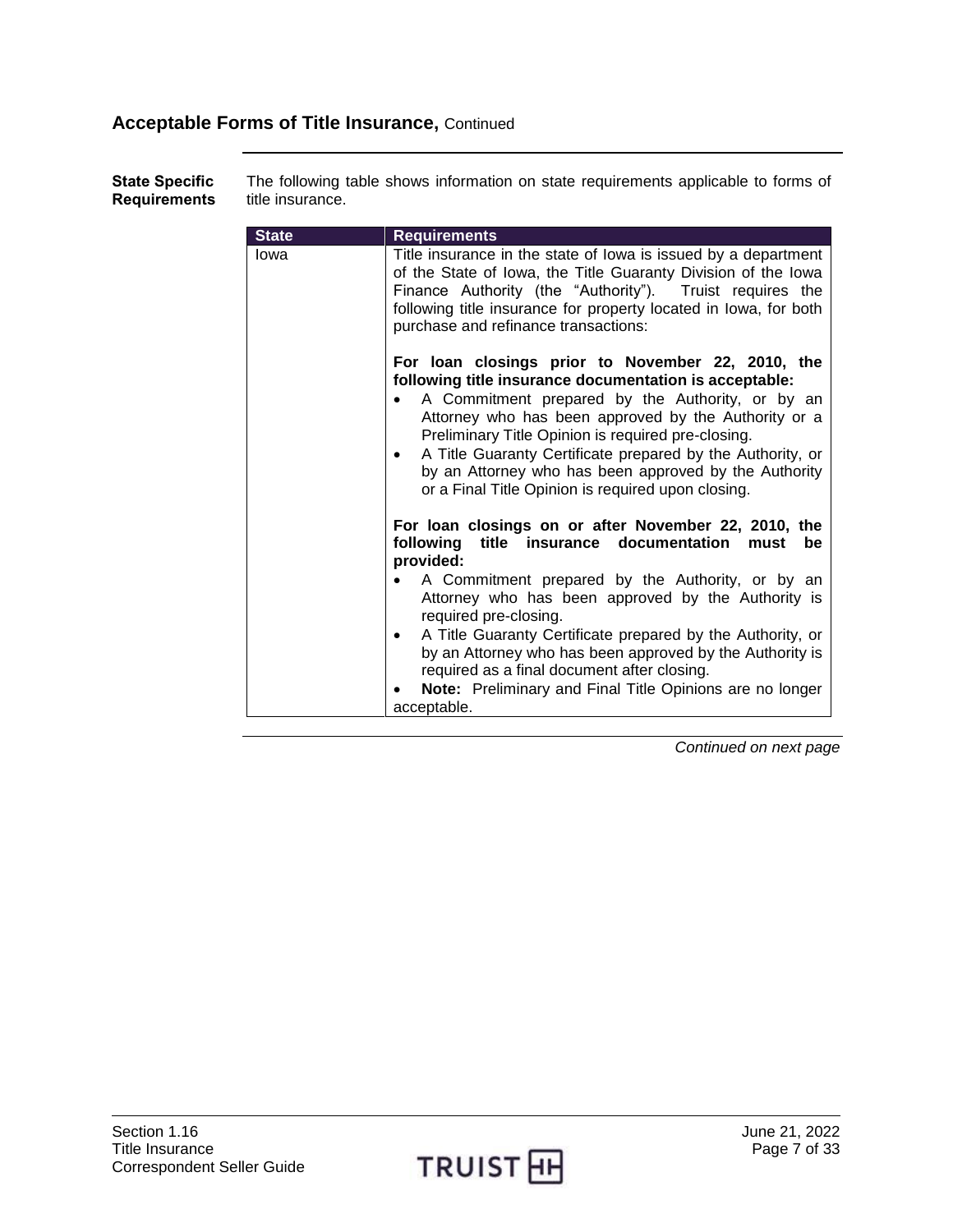<span id="page-7-0"></span>

| <b>Short Form</b><br><b>Policy</b> | <b>General Information</b><br>The short form policy consists of preprinted information giving the lender blanket<br>affirmative coverage over standard exceptions.<br>The short form policy does NOT reference the recording information or legal<br>$\bullet$<br>description.<br>All of the terms, exclusions, conditions and stipulations set forth in the ALTA<br>$\bullet$<br>standard policy are incorporated into the short form policy, by reference.<br>Exceptions, which the title company is not willing to affirmatively cover, are listed<br>$\bullet$<br>on an additional exception Addendum page.<br>Standard ALTA endorsements are incorporated by an "X" beside the appropriate<br>$\bullet$<br>endorsement listed on the face of the policy:<br>Endorsement 4 (Condominium)<br>Endorsement 5 (Planned Unit Development)<br>$\bullet$<br>Endorsement 6 (Variable Rate)<br>$\bullet$<br>Endorsement 8.1 (Environmental Protection Lien)<br>Endorsement 9 (Restrictions, Encroachments, Minerals)<br>$\bullet$<br><b>Property Types Which May Be Insured</b> |
|------------------------------------|----------------------------------------------------------------------------------------------------------------------------------------------------------------------------------------------------------------------------------------------------------------------------------------------------------------------------------------------------------------------------------------------------------------------------------------------------------------------------------------------------------------------------------------------------------------------------------------------------------------------------------------------------------------------------------------------------------------------------------------------------------------------------------------------------------------------------------------------------------------------------------------------------------------------------------------------------------------------------------------------------------------------------------------------------------------------------|
|                                    | Improved subdivision lots<br>$\bullet$                                                                                                                                                                                                                                                                                                                                                                                                                                                                                                                                                                                                                                                                                                                                                                                                                                                                                                                                                                                                                                     |
|                                    | Condominiums<br>$\bullet$                                                                                                                                                                                                                                                                                                                                                                                                                                                                                                                                                                                                                                                                                                                                                                                                                                                                                                                                                                                                                                                  |
|                                    | Townhouses<br>$\bullet$                                                                                                                                                                                                                                                                                                                                                                                                                                                                                                                                                                                                                                                                                                                                                                                                                                                                                                                                                                                                                                                    |
|                                    | <b>Property Types Which May Not Be Insured</b>                                                                                                                                                                                                                                                                                                                                                                                                                                                                                                                                                                                                                                                                                                                                                                                                                                                                                                                                                                                                                             |
|                                    | Acreage<br>$\bullet$                                                                                                                                                                                                                                                                                                                                                                                                                                                                                                                                                                                                                                                                                                                                                                                                                                                                                                                                                                                                                                                       |
|                                    | Subdivisions with known problems                                                                                                                                                                                                                                                                                                                                                                                                                                                                                                                                                                                                                                                                                                                                                                                                                                                                                                                                                                                                                                           |
|                                    | Leasehold estates<br>$\bullet$                                                                                                                                                                                                                                                                                                                                                                                                                                                                                                                                                                                                                                                                                                                                                                                                                                                                                                                                                                                                                                             |
|                                    | <b>Construction loans</b>                                                                                                                                                                                                                                                                                                                                                                                                                                                                                                                                                                                                                                                                                                                                                                                                                                                                                                                                                                                                                                                  |
|                                    | Continued on next page                                                                                                                                                                                                                                                                                                                                                                                                                                                                                                                                                                                                                                                                                                                                                                                                                                                                                                                                                                                                                                                     |

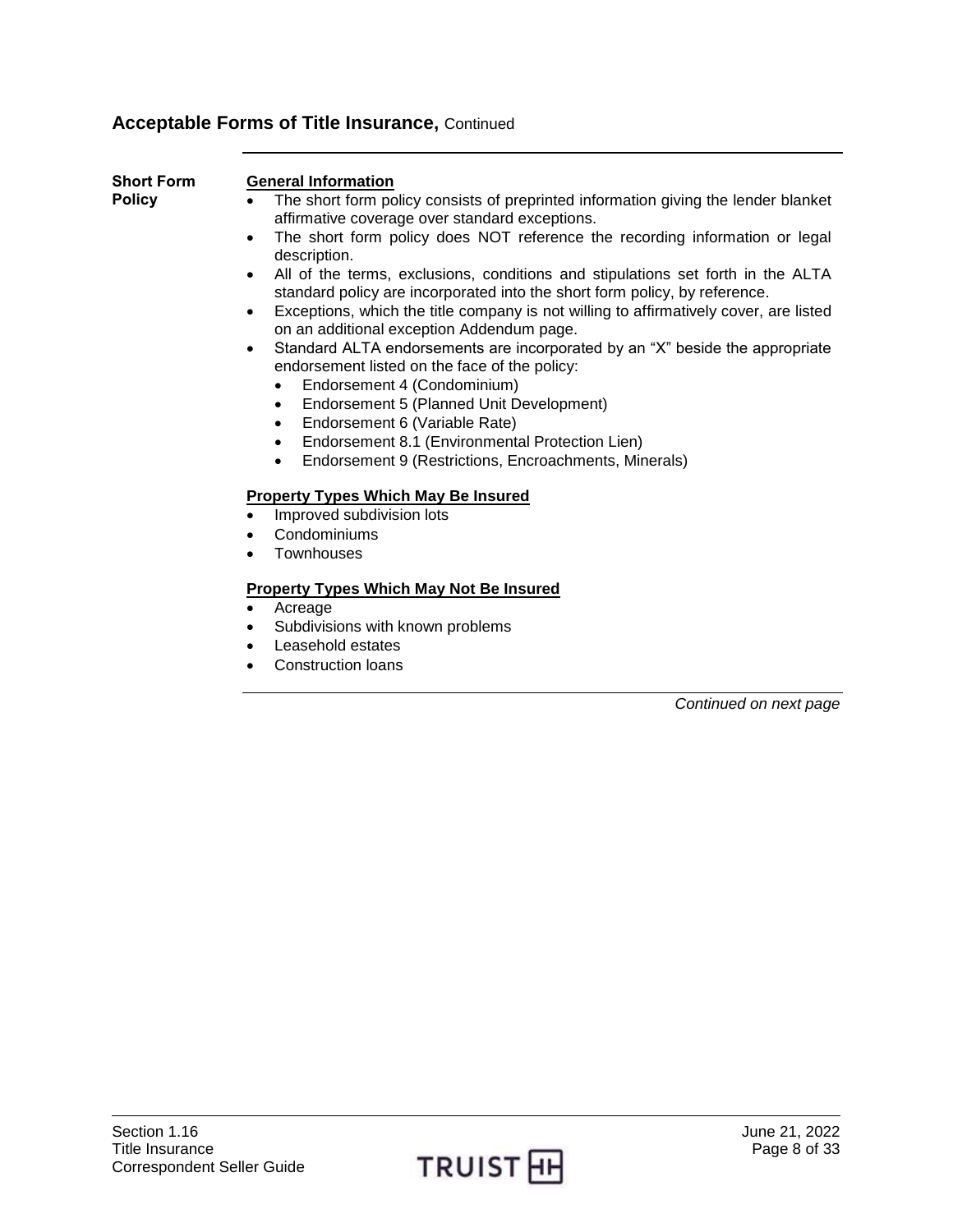| <b>Short Form</b> | Lien Types Which May Be Insured                                                                                                                                      |
|-------------------|----------------------------------------------------------------------------------------------------------------------------------------------------------------------|
| Policy,           | Purchase money first lien<br>٠                                                                                                                                       |
| (continued)       | Refinances<br>٠                                                                                                                                                      |
|                   | Second liens<br>٠                                                                                                                                                    |
|                   | Lien/Loan Types Which May Not Be Insured                                                                                                                             |
|                   | Indemnity deed of trust                                                                                                                                              |
|                   | Open end security instrument, e.g., revolving lines of credit<br>٠                                                                                                   |
|                   | Sales out of bankruptcy<br>$\bullet$                                                                                                                                 |
|                   | Sales out of foreclosure<br>٠                                                                                                                                        |
|                   | <b>Affirmative/Reversionary Coverage</b>                                                                                                                             |
|                   | The short form policy Schedule B contains certain preprinted general exceptions<br>٠<br>with printed affirmative coverage for these exceptions already incorporated. |

- Each title search matter and general exception is reviewed to see if it is covered by one of the preprinted exceptions. If it is not, it will be added to the policy in the Addendum.
- If any of the preprinted general exceptions CANNOT be granted, the exception(s) will also be added to the Addendum.
- The preprinted general exceptions with affirmative coverage are:
	- taxes and special assessments due and payable subsequent to the policy date
	- covenants, conditions and restrictions of record
	- easements or servitudes of record
	- lease, grant, exception or reservation of mineral rights of record, and
	- insurance against loss or damage by reason of matters disclosed by an accurate survey

**Note:** You may NOT be able to obtain affirmative/reversionary coverage for exceptions added to the Addendum; prior to loan disbursement, confirm the availability of affirmative coverage with the title company and, if the affirmative coverage will not be granted, investor approval must be obtained.

## **Junior Lien Exceptions**

All subordinate matters (i.e., junior liens) should either not be referenced at all or, if included in the Addendum, affirmative coverage clearly stating that the subject loan is in superior position must be given.

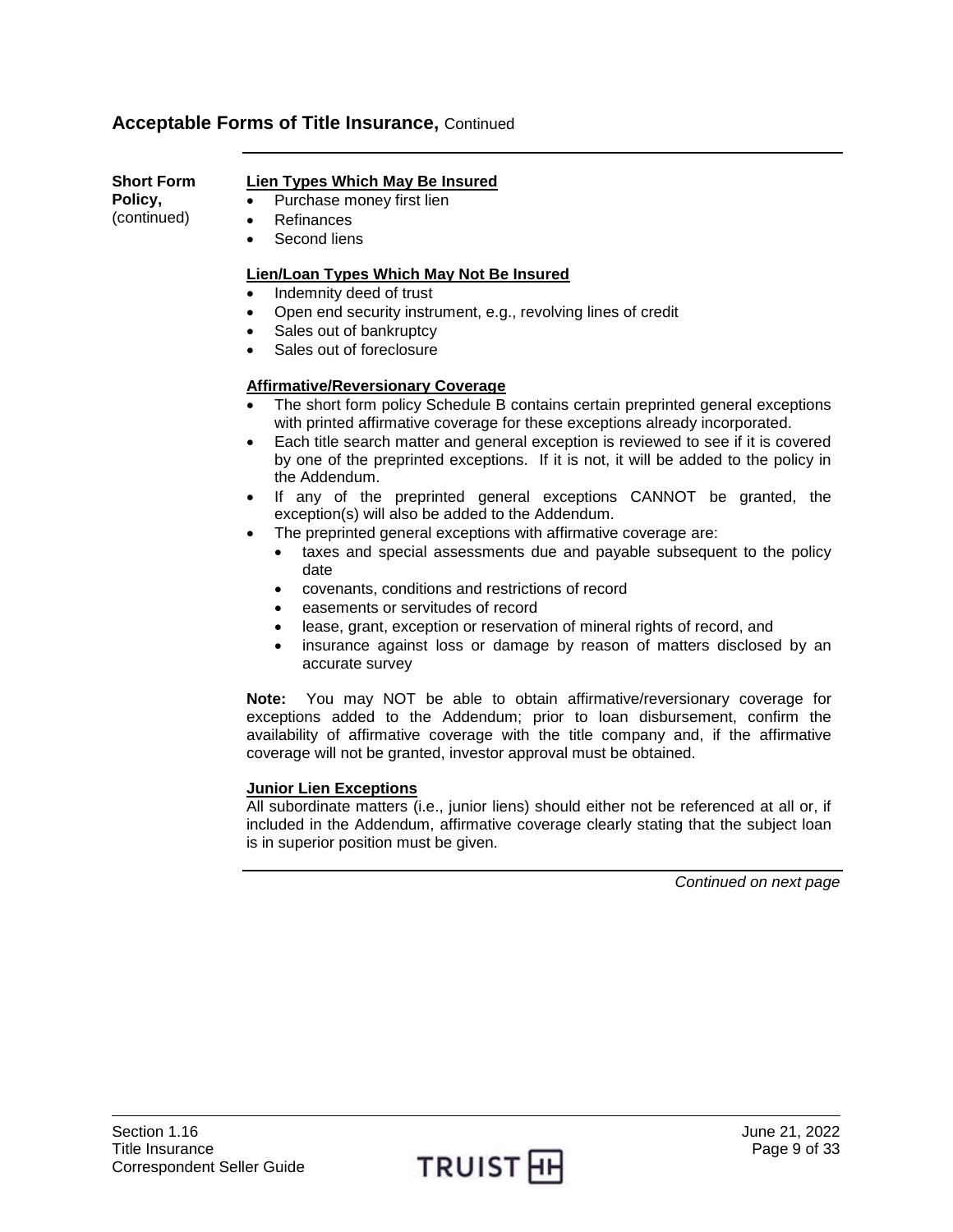<span id="page-9-0"></span>**Long Form Policy** 

## **General Information**

The long form policy, also known as a standard policy, is a detailed policy which describes information in the land records affecting a particular piece of property (legal description, exceptions, recording information, etc.)

#### **Affirmative/Reversionary Coverage**

- **Agency Loan Programs**
	- There are times when binders and/or final policies contain exceptions (easements, building setback lines, encroachments, restrictions, covenants, etc.) that are unacceptable to Truist, unless the title company insures over the exception with what is commonly referred to as "affirmative or reversionary coverage language". These clauses are used for different objectives and should not be confused with each other. Truist further clarifies that simply requesting affirmative coverage is not sufficient to protect the lender's interests. Lenders should be specific in their requests.
- **Non-Agency Loan Programs**
	- There are times when binders and/or final policies contain exceptions (easements, building setback lines, encroachments, restrictions, covenants, etc.) that are unacceptable to Truist, unless the title company insures over the exception with what is commonly referred to as "affirmative or reversionary coverage language". These clauses are used for different objectives and should not be confused with each other. Simply requesting affirmative coverage is not sufficient to protect the lender's interests. Lenders should be specific in their requests.
- *Affirmative coverage* is requested so that the lender will not suffer loss or damage due to the enforcement of the exception. The phrase " . . .will not suffer loss or damage . . ." is to be part of the coverage.

Example: "This policy insurance against loss or damage to the lender suffered by reason of an entry of a decree by a court of competent jurisdiction requiring the removal of the improvements to conform to the setback line."

 *Reversionary language* is a warranty that the exception (usually restrictions, covenants or conditions) has NOT been violated, and that a future violation will not result in the loss of the insured's title rights. Reversionary language does NOT insure that the lender will not suffer loss or damage; therefore, if the exception has been violated, the title company must provide the "loss or damage" affirmative coverage language in addition to the reversionary language.

Example: "This policy insures that the restrictions have not been violated and that a future violation thereof will not cause a forfeiture or reversion of title."

## **Junior Lien Exceptions**

- Lenders should NOT request affirmative coverage for junior lien exceptions.
- All liens which are listed in the binder but are not required to be paid off must be subordinated to the subject loan, via a subordination agreement, and be included in Schedule B – Part II (subordinate exceptions) of the final title policy.

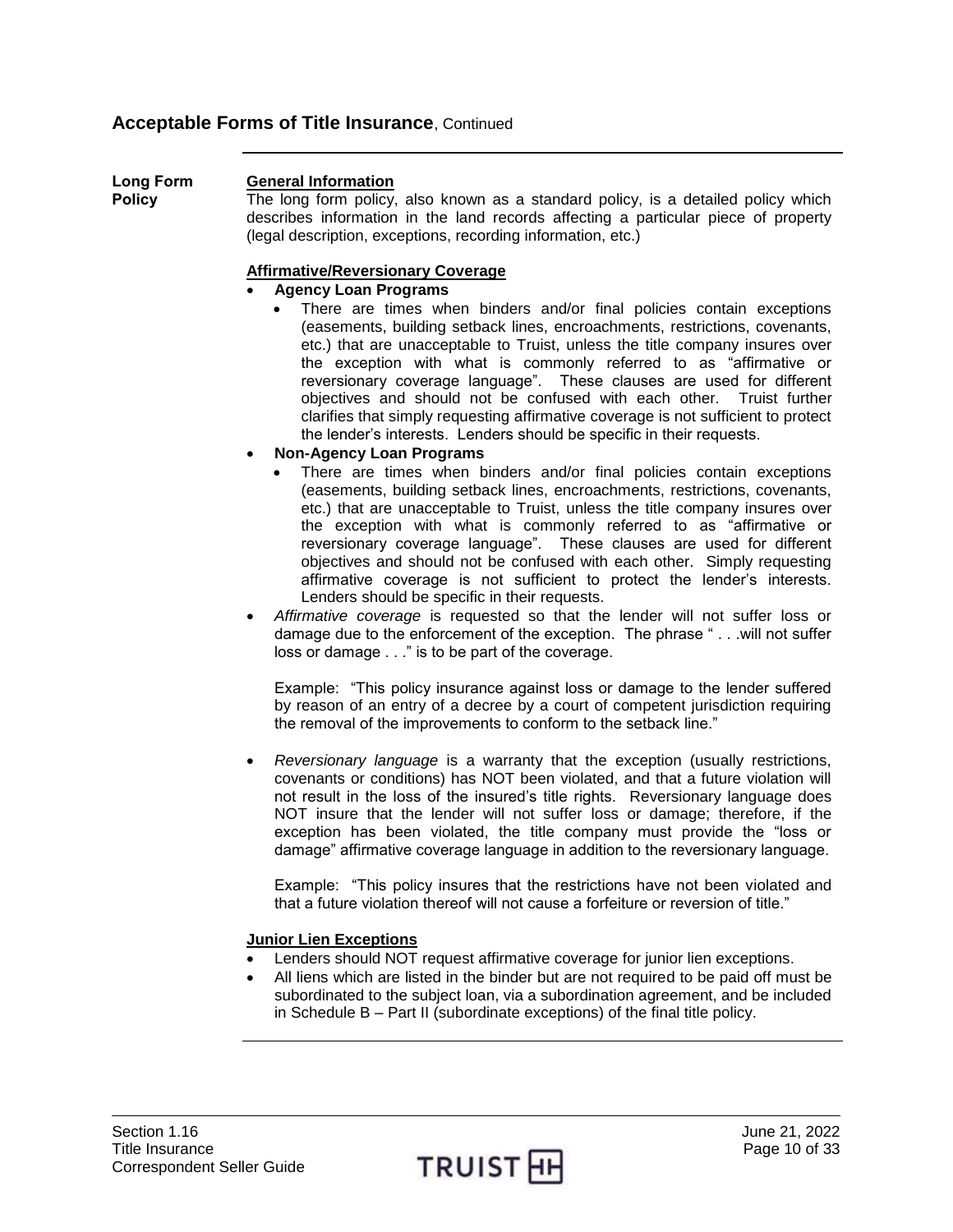- <span id="page-10-1"></span><span id="page-10-0"></span>**General** • Insured Closing Letters routinely cover matters affecting the condition of the title to property or the status of any lien on property, and protect the lender against fraud or non-compliance with settlement instructions on the part of the Approved Attorney named in the title binder as it relates to title and lien position.
	- Formats for ICPLs differ by state law. Truist accepts the standard state mandated forms. The state of the form should match the state of the property address.

**Note:** Blanket ICPLs are NOT acceptable.

- The ICPL must meet the following requirements:
	- Individual insured closing protection letter is required for each settlement,
	- Must be obtained PRIOR to issuing closing/settlement instructions.
	- Must be transaction specific, and
	- Must include:
		- the name of the approved settlement company (preferred name)/attorney/agent,
		- borrower(s) name, and
		- subject property.
	- Closing/settlement date must be within 120 days of the ICPL date or within the ICPL expiration date if listed.

**Note:** The closing company/attorney/agent must bring to date the title binder and/or ICPL with any updates that may affect title found within 30 days of closing and updated documents as appropriate supporting the changes.

- Acceptable Information
	- ICPLs need to be accurate, and need to be clearly tied to the loan transaction.
		- Borrower name should clearly match the borrower(s). All titleholders should be listed (which may differ from all borrowers).
		- There should not be any discrepancies in the middle initial or titles (e.g. Jr., Sr.).
		- Nicknames or aliases are not acceptable.
	- Property address should be clearly identifiable with the legal address.
		- Avenue/road designations need to be correct.
		- State and zip code should be correct.
		- City may differ due to mailing rules only if loan number is present.
		- Compass directions (e.g. NE, SW) when part of the legal address need to be correct.
		- Unit or condominium numbers must be present and must match.

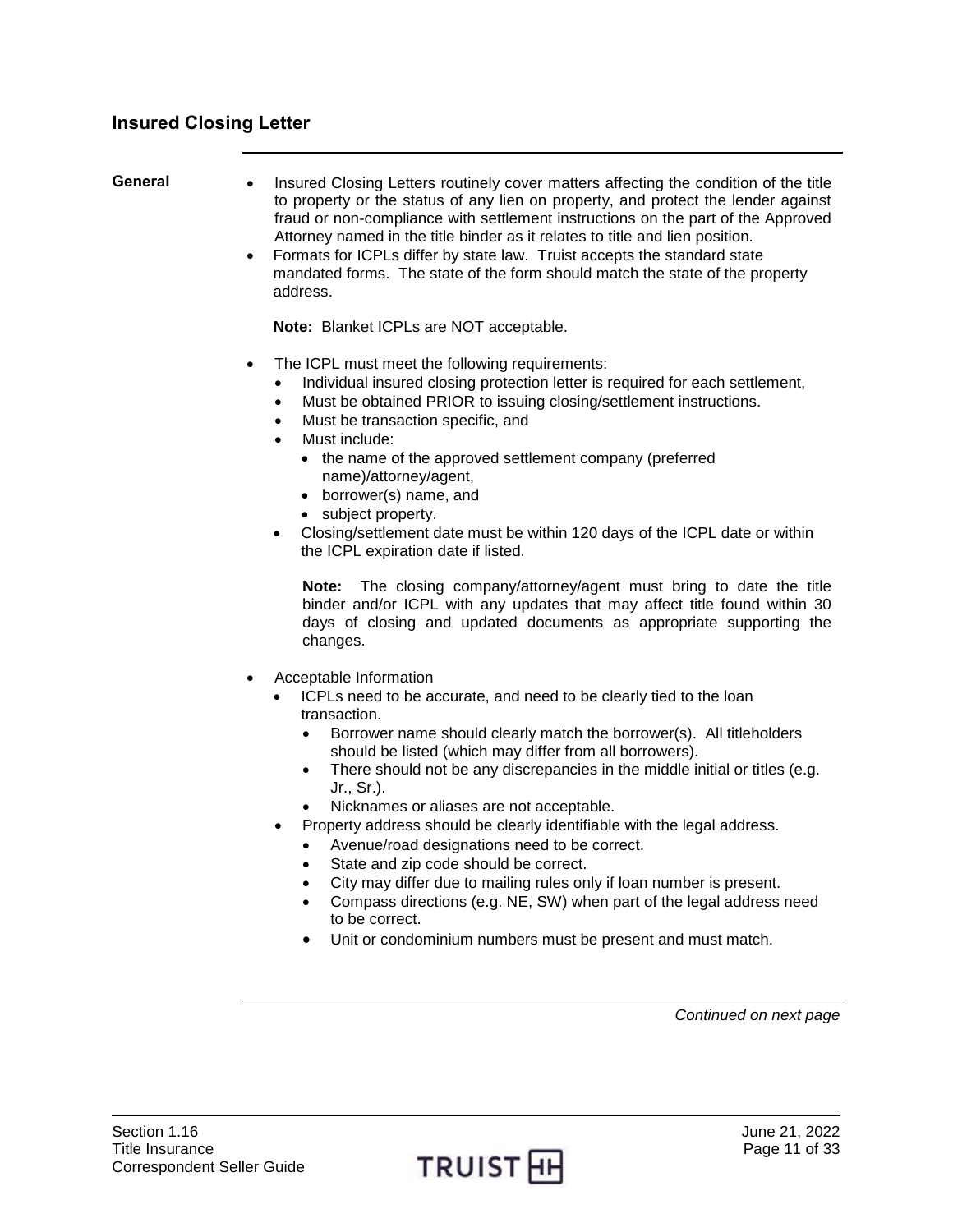# **Insured Closing Letter, Continued**

<span id="page-11-0"></span>

| General,<br>(continued)                | Notes:<br>If the ICPL is drafted to cover only Person A (located at Firm 1), but<br>Person B (also located at Firm 1) actually performs the closing, then we<br>are NOT covered. So if the individual closing person is referenced that<br>person must be the one doing the closing. The other acceptable<br>alternative is for the firm (Firm 1 in this example) to be listed so that<br>protection runs to all members thereof.<br>If there are multiple closing companies/attorneys/agents involved in a<br>$\bullet$<br>closing then the ICPL should name each of the closing<br>companies/attorneys/agents or a separate ICPL is required for each<br>company/attorney/agent performing the closing.<br>Correspondent lenders are not required to include an insured closing letter in the<br>file submitted to Truist for purchase; however, if the Correspondent lender<br>chooses to obtain an Insured Closing Protection letter, the lender should keep a<br>copy in their file in order to produce upon the request of the Truist Purchase<br>Coordinator or Truist Quality Control.                                                                                                                                                                                                                                                                                                                                                                  |
|----------------------------------------|-----------------------------------------------------------------------------------------------------------------------------------------------------------------------------------------------------------------------------------------------------------------------------------------------------------------------------------------------------------------------------------------------------------------------------------------------------------------------------------------------------------------------------------------------------------------------------------------------------------------------------------------------------------------------------------------------------------------------------------------------------------------------------------------------------------------------------------------------------------------------------------------------------------------------------------------------------------------------------------------------------------------------------------------------------------------------------------------------------------------------------------------------------------------------------------------------------------------------------------------------------------------------------------------------------------------------------------------------------------------------------------------------------------------------------------------------------------------|
| <b>Conflicts of</b><br><b>Interest</b> | The following guidelines apply to Correspondent clients and their immediate family<br>members who are real estate attorneys or who own or work in a title agency:<br>an attorney/title agent cannot close his/her own loan or that of an immediate<br>$\bullet$<br>family member. Another attorney/title agent in the law firm or another employee<br>of the title agency must close the loan.<br>Note: Immediate family members are defined as a spouse, parents,<br>grandparents, children, grandchildren, brothers, sisters, mother-in-law, father-in-<br>law, brothers-in-law, sisters-in-law, daughters-in-law, and sons-in-law (including<br>adopted and step-members).<br>A separate letter from the national title insurance company must acknowledge<br>$\bullet$<br>the fact the attorney/title agent is acting as the settlement agent for the following:<br>another attorney in the law firm,<br>$\bullet$<br>another employee in the title agency,<br>$\bullet$<br>the loan of an immediate family member, and<br>$\bullet$<br>that the national title insurance company will insure Truist for any and all<br>$\bullet$<br>discrepancies that may result from this relationship.<br>Note: Correspondent clients are not required to include a separate letter in the<br>file submitted to Truist for purchase, but must keep a copy in their file to be<br>produced upon request of the Truist Purchase Coordinator or Truist Quality<br>Control. |

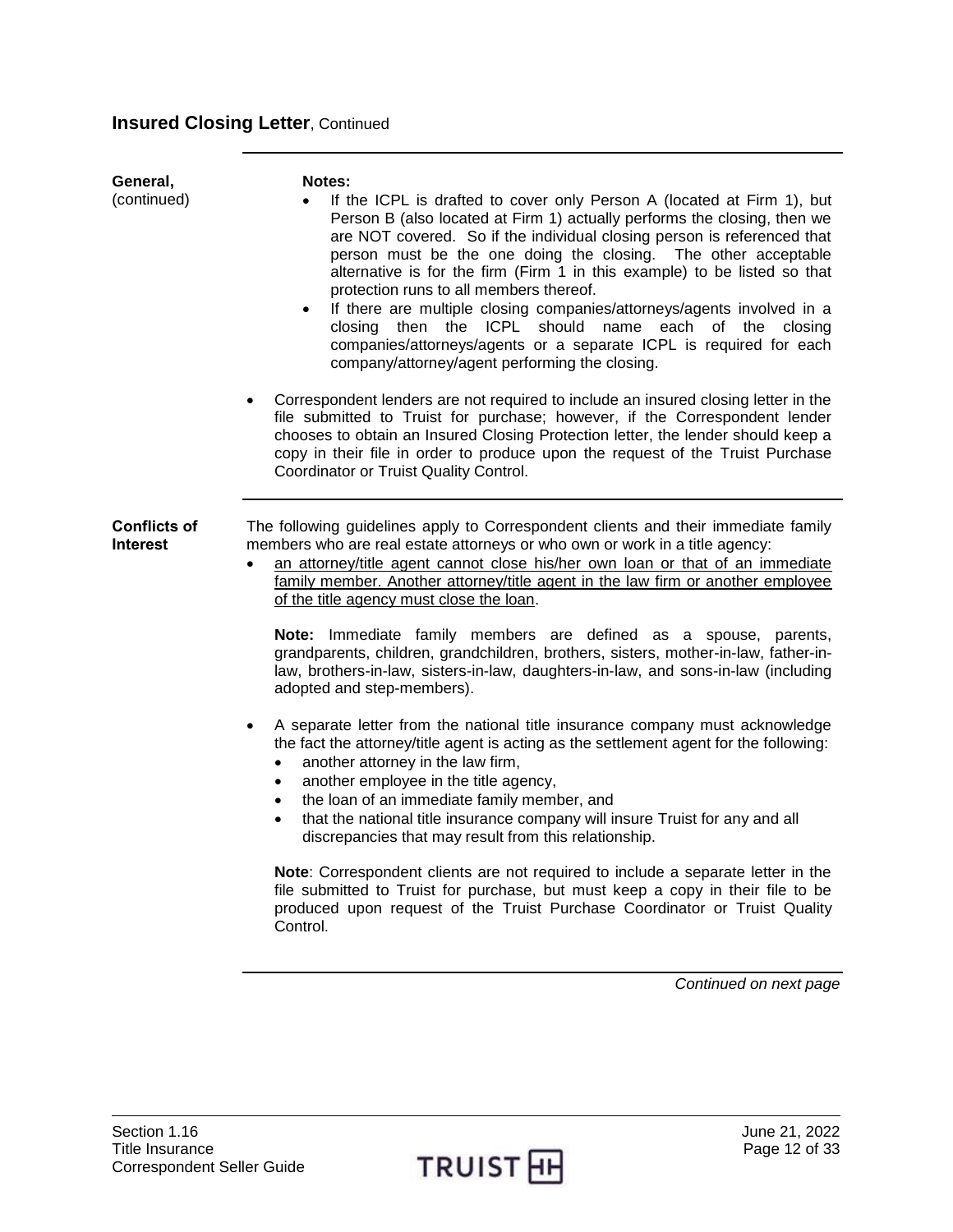# **Insured Closing Letter**, Continued

<span id="page-12-1"></span><span id="page-12-0"></span>

| Acceptable                             | Individual Insured Closing Letter - A current original insured closing letter is                                                                                                                                                                                                                                                                                                                                                                                                                                                                            |
|----------------------------------------|-------------------------------------------------------------------------------------------------------------------------------------------------------------------------------------------------------------------------------------------------------------------------------------------------------------------------------------------------------------------------------------------------------------------------------------------------------------------------------------------------------------------------------------------------------------|
| Forms of                               | $\bullet$                                                                                                                                                                                                                                                                                                                                                                                                                                                                                                                                                   |
| <b>Insured Closing</b>                 | obtained for each loan.                                                                                                                                                                                                                                                                                                                                                                                                                                                                                                                                     |
| <b>Letters</b>                         | <b>Note:</b> Blanket Insured Closing Protection Letters are <b>NOT</b> acceptable.                                                                                                                                                                                                                                                                                                                                                                                                                                                                          |
| <b>State Specific</b><br><b>Issues</b> | New York – Title companies in the state of New York do not issue Insured<br>$\bullet$<br>Closing Letters or their equivalent.<br>Virginia – The Insured Closing Letter for the state of Virginia limits liability to the<br>$\bullet$<br>following:<br>the status of the title to said interest in land, and<br>$\bullet$<br>the validity, enforceability and priority of the lien of said mortgage on said<br>interest in land, including the obtaining of documents and the disbursement<br>of funds necessary to establish such status of title or lien. |

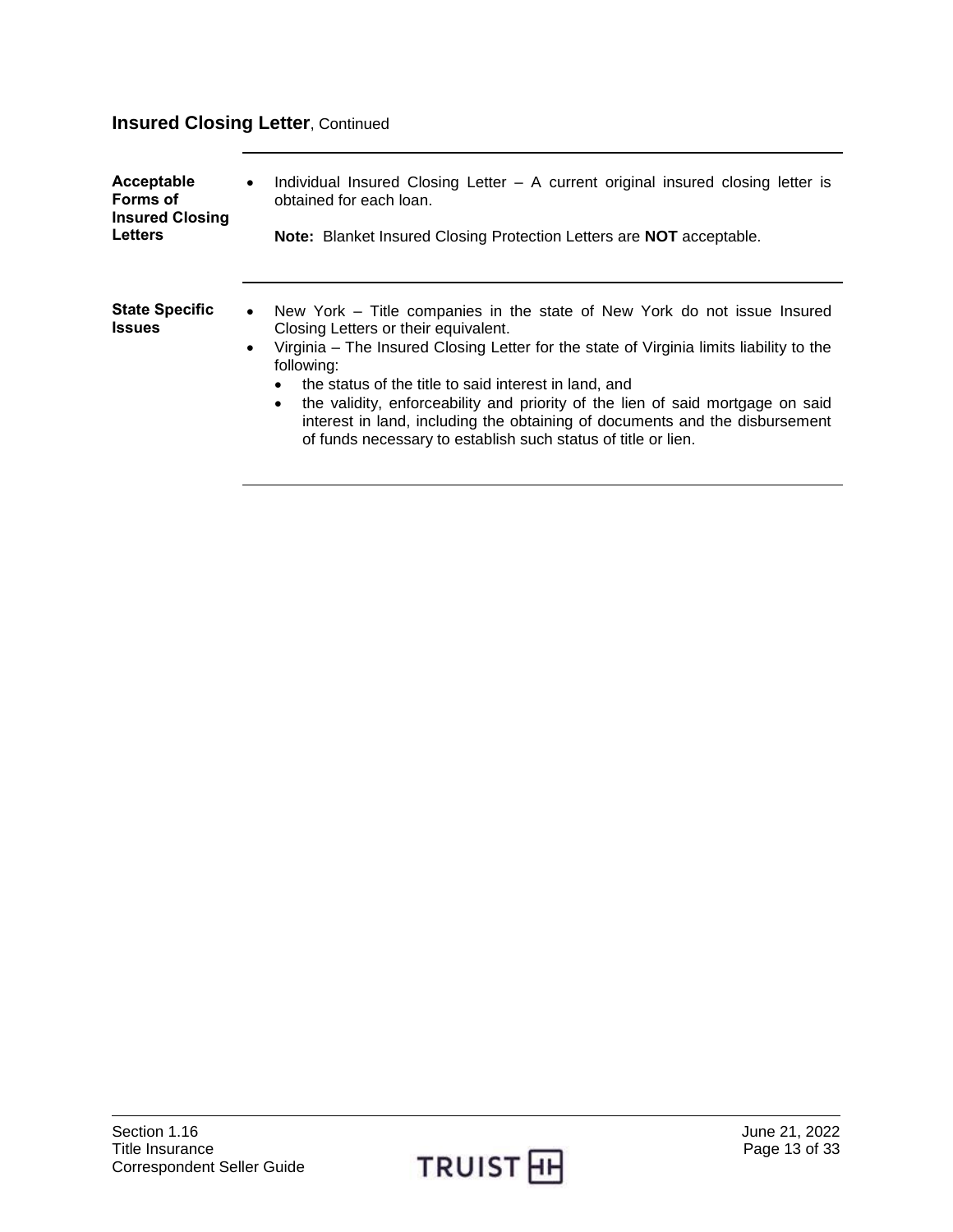## <span id="page-13-0"></span>**Title Binder/Commitment Review**

- <span id="page-13-1"></span>General • A standard title binder/commitment is issued no matter what type of title policy is requested.
	- The title binder is comprised of:
		- General provisions of conditions and stipulations
		- Schedule A
		- Schedule B Part I (requirements)
		- Schedule B Part II (exceptions), and
		- **Endorsements**

<span id="page-13-2"></span>**Schedule A** Schedule A contains basic information for a particular loan as described below:

- *Approved Attorney* Settlement agent responsible for analyzing and clearing defects found during the title search and responsible for disbursement of loan funds. The loan disbursement check should be made payable to the Approved Attorney on the title binder, for the benefit of the borrower.
- *Agency Number* Identifies agency of Title company which issued the binder/commitment (optional).
- *Commitment/Case Number* Number issued by the agency of the title company to identify the binder/commitment as being issued by that company.
- *Effective Date*  Effective date and time of issuance of the binder/commitment.
- *Policy or Policies to be Issued*:
	- *ALTA Owner's Policy* Proposed owner(s) of the property, if applicable
	- *ALTA Loan Policy*  Proposed owner of the indebtedness secured by the insured mortgage

**Note:** The title binder may be issued in either Truist's name or the lender's name, and is to include the verbiage "its successors and/or assigns".

- *Proposed Insured –* A subordinate lienholder of the indebtedness secured by the insured mortgage (i.e., second mortgage), if applicable
- *Amount of Insurance –* Amount of loss insured by the title company
	- *ALTA Owner's Policy –* Full value of property
	- *ALTA Loan Policy –* Loan amount
	- *Proposed Insured –* Loan amount of subordinate lien
- *The interest in the land described and covered herein is –* degree of ownership held by owner of the property; Truist requires fee simple (absolute ownership) interest, unless otherwise stated in the appropriate product description.

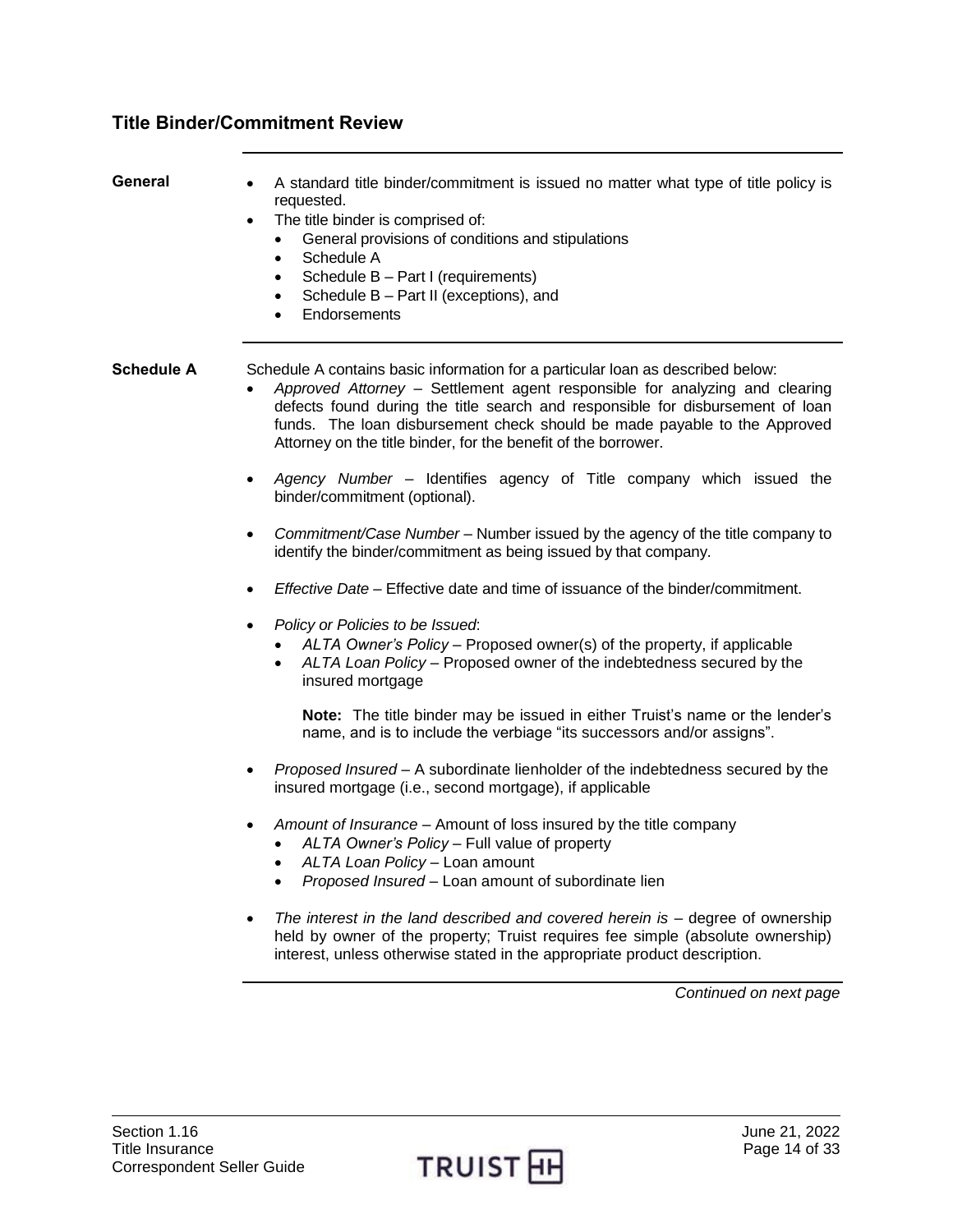<span id="page-14-0"></span>

| Schedule A,<br>(continued)      | Title to the interest in the land is, at the Effective Date, vested in $-$ All persons<br>$\bullet$<br>currently having ownership of property, per the deed (i.e., seller for purchase<br>money loans and borrower for refinance loans).                                                                                                                                                                                                                                                                                                                                                                                                                                                              |
|---------------------------------|-------------------------------------------------------------------------------------------------------------------------------------------------------------------------------------------------------------------------------------------------------------------------------------------------------------------------------------------------------------------------------------------------------------------------------------------------------------------------------------------------------------------------------------------------------------------------------------------------------------------------------------------------------------------------------------------------------|
|                                 | The land is described as follows - Legally acceptable identification of real estate<br>$\bullet$<br>by either a metes and bounds (boundary lines with the terminal points and<br>angles) description or a recorded plat (lot, block and section) description.                                                                                                                                                                                                                                                                                                                                                                                                                                         |
|                                 | Countersignature of Authorized Signatory - Original signature of authorized<br>$\bullet$<br>officer or agent of the title company.                                                                                                                                                                                                                                                                                                                                                                                                                                                                                                                                                                    |
| Schedule B-<br>Part I           | Schedule B - Part I (requirements) - Recites all matters, liens, defects,<br>encumbrances, etc. considered superior to the lien of the lender's secured<br>instrument. All requirements listed here must be satisfied and not appear in the title<br>policy. The following list shows items which will appear in all binders/commitments:<br>Payment of the full consideration for the interest to be insured - Payoff of all<br>current liens against the property.                                                                                                                                                                                                                                  |
|                                 | Receipt by Approved Attorney of - Waiver /release of mechanics' liens and<br>٠<br>affidavit as to possession.                                                                                                                                                                                                                                                                                                                                                                                                                                                                                                                                                                                         |
|                                 | Execution, delivery and recordation of proper instruments, in insurable form,<br>$\bullet$<br>creating and conveying the interest in the land to be insured:<br>Recites the type of deed required to transfer the property, the grantors and<br>grantees.<br>Recites the type of security instrument required to secure the loan. Usually,<br>there is a notation referencing that the "consort(s) [spouse] of individual(s)<br>referenced in this section must unite in required instrument(s) to convey<br>statutory marital right(s).<br>Truist's signature requirements for the security instrument and riders will be<br>$\bullet$<br>the same as those required by the title company.           |
|                                 | Record release of land described in Schedule A from lien(s) of security<br>$\bullet$<br>instrument(s) as follows - Recites all outstanding liens of record currently on the<br>property which must be satisfied.                                                                                                                                                                                                                                                                                                                                                                                                                                                                                      |
|                                 | Other requirements - There may be additional requirements based on the<br>particular loan, such as:<br>Payment of delinquent taxes,<br>Payment of city/county water and sewer connection charges or fees not<br>appearing as a lien on the public record,<br>Payment of assessments and charges as may be provided for in the<br>$\bullet$<br><b>Restrictive Covenants,</b><br>Full completion of improvements constructed or renovated on the land,<br>$\bullet$<br>Receipt by Approved Attorney of satisfactory current survey of land or<br>$\bullet$<br>Refinance Affidavit,<br>Receipt by Approved Attorney of 123 Day Affidavit, or<br>٠<br>Receipt by Approved Attorney of builder's affidavit |
|                                 | Continued on next page                                                                                                                                                                                                                                                                                                                                                                                                                                                                                                                                                                                                                                                                                |
| Section 1.16<br>Title Insurance | June 21, 2022<br>Page 15 of 33<br>T                                                                                                                                                                                                                                                                                                                                                                                                                                                                                                                                                                                                                                                                   |

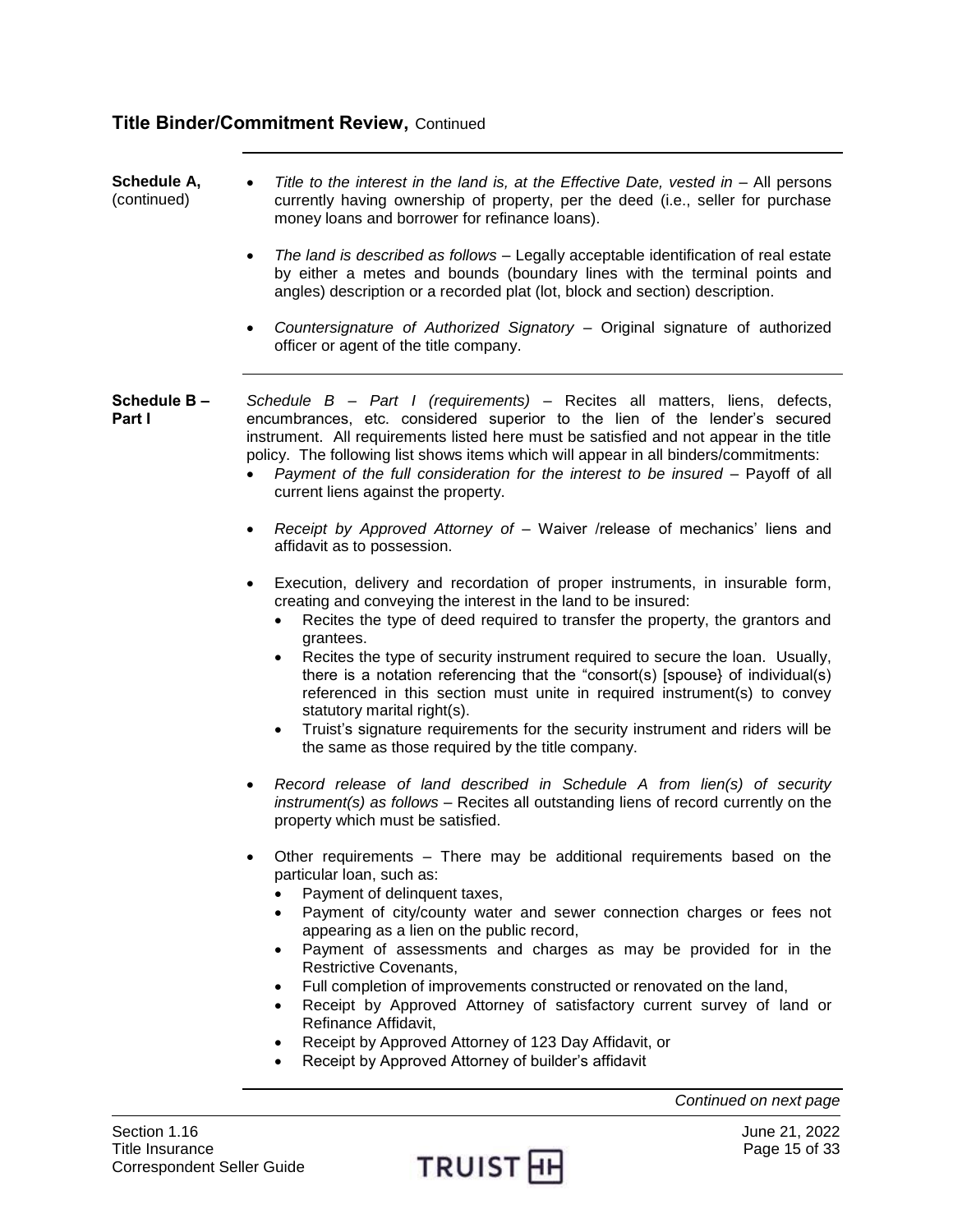<span id="page-15-0"></span>**Schedule B – Part II** *Schedule B – Part II (exceptions) –* Recites defects, liens, encumbrances, adverse claims or other matters, if any created, first appearing in the public records or attaching after the Effective Date, but prior to the date the insured acquires. Any exception listed in the section will appear "as is" in the title policy in Schedule B – Part I, unless the settlement agent provides adequate documentation to delete or requests affirmative coverage and/or reversionary language, as applicable. Unusual exceptions should be addressed and/or cleared prior to loan closing.

> **Note:** When a Short Form Policy is requested, all exceptions must be carefully reviewed for the potential to be excluded from the preprinted exceptions with affirmative coverage in the policy. Any exception that is considered questionable must be addressed with the title company prior to releasing disbursement funds to the settlement agent. For an exception to be including in the Addendum, it must have Truist's approval.

#### **Acceptable Exceptions**

## **Subsurface Public Utility Easements**

Exceptions for subsurface public utility easements for local residential distribution, such as lines for gas and water, and cables for electric, telephone or television utilities are acceptable, provided that:

- the location of the easements is easily ascertainable and fixed and the easements do not extend under any buildings or other improvements.
- easements must have been in place and completely covered when the mortgage was originated, and
- the exercise of the rights thereunder must not interfere with the use and enjoyment of any present improvements on the mortgaged premises or proposed improvements on which the appraisal or mortgage is based.

## **Surface Public Utility Easements**

- **Agency Loan Programs** 
	- **Non-AUS**
		- An above-surface public utility easement that extends more than 12 feet along one or more of the property lines for distribution purposes or along the rear property line for drainage purposes are acceptable, provided that:
			- The location of the easement is ascertainable and fixed, and
			- The easement does not interfere with any of the buildings or improvements or with the use of the property itself.
	- **Fannie Mae DU**

Follow non-AUS guidelines.

- **Freddie Mac LPA**
	- Follow LPA requirements, which are as follows:
		- Exceptions for surface easements for public utilities for local residential distribution are acceptable provided that the location of the easements is ascertainable and fixed. The exercise of the rights thereunder must not interfere with the use and enjoyment of any of the following:
			- Present improvements on the mortgaged premises
			- Proposed improvements upon which the appraisal or mortgage is based
			- Part of the mortgaged premises outside the easement and not occupied by improvements.

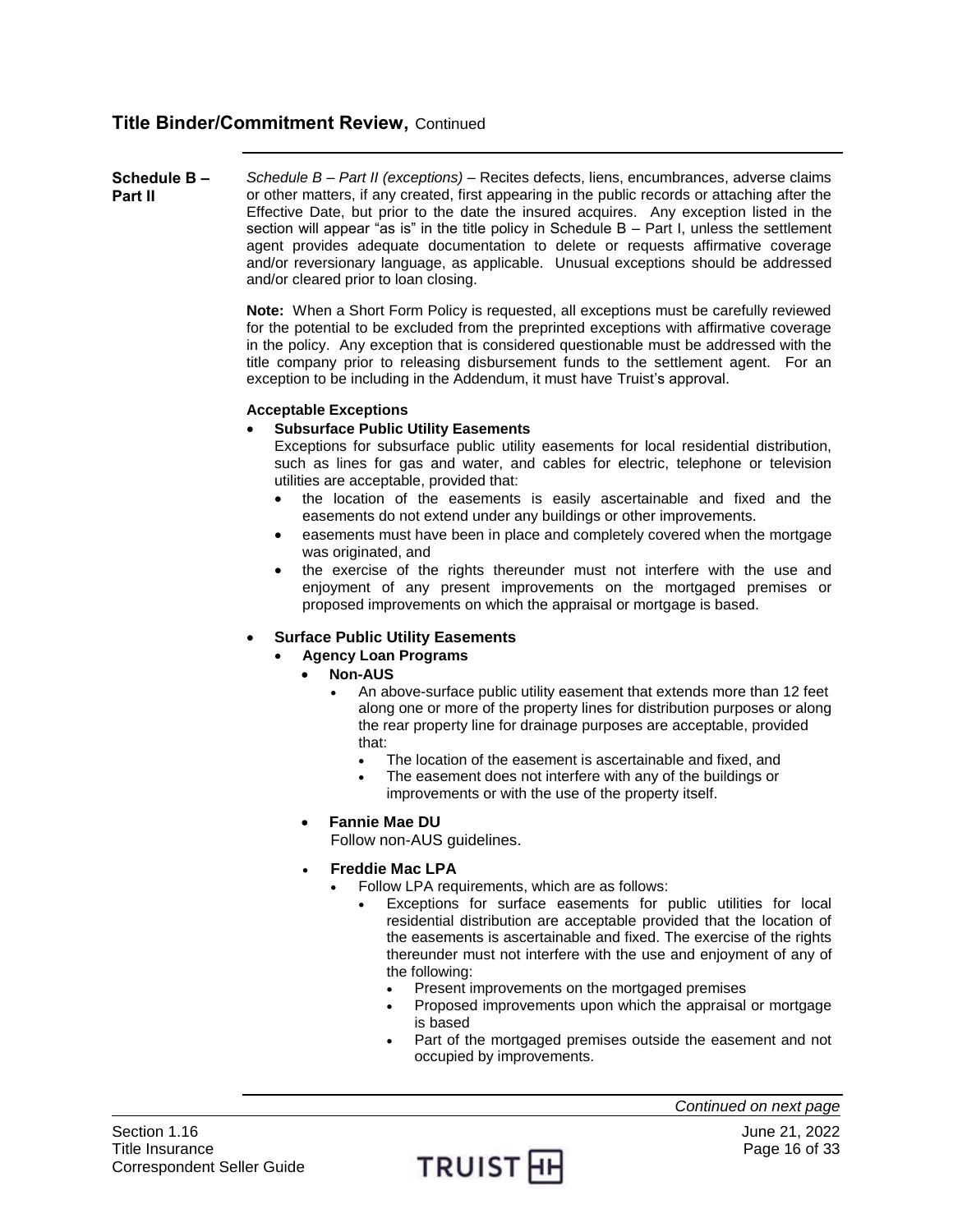**Schedule B – Part II,** (continued)

**Acceptable Exceptions,** continued

**Surface Public Utility Easements**, continued

**Non-Agency Loan Programs** 

Surface public utility easements that extend along one or more of the property lines for distribution purposes or along the rear property line for drainage purposes are acceptable provided that they do not extend more than 12 feet from the property lines and do not interfere with any of the buildings or improvements or with the use of the property itself.

## **Encroachments on Public Utility Easements**

Exceptions for encroachments on easements for public utilities by a garage, tool shed or similar structure that is not attached to, or a portion of, the dwelling structure are acceptable provided that the encroachments do not interfere with the use and enjoyment of the easements or the exercise of rights of repair and maintenance in connection therewith.

## **Mutual Easement Agreements**

Mutual easement agreements of record that establish joint driveways or party walls constructed on the security property and on an adjoining property are acceptable, provided that the agreement allows all present and future owners and their heirs, successors and assigns forever, unlimited and unrestricted use of the driveway or party wall without any restriction other than restriction by reason of the mutual easement owners' rights in common and duties for joint maintenance.

- **Restrictive Agreements and Restrictive Covenants**
	- **Agency Loan Programs** 
		- **Non-AUS**

Exceptions of record for restrictive covenants and conditions, and cost, minimum dwelling size, or set back restrictions are acceptable, as long as their violation will not result in a forfeiture or reversion of title or a lien of any kind for damages, or have an adverse effect on the fair market value of the property.

 **Fannie Mae DU** Follow DU requirements, which are the same as non-AUS guidelines.

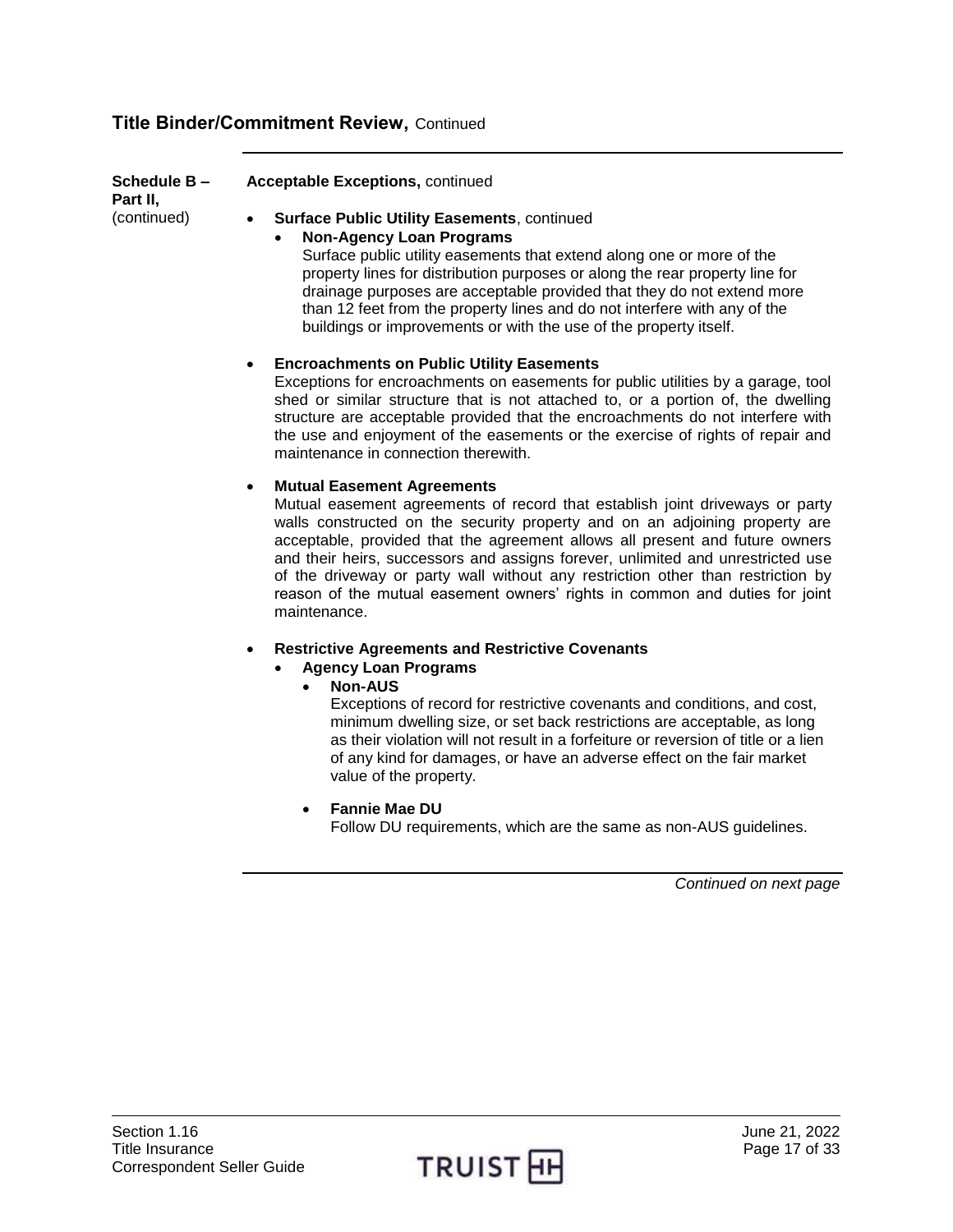**Schedule B –**

## **Acceptable Exceptions,** continued

**Part II,** (continued)

**Restrictive Agreements and Restrictive Covenants**, continued

## **Agency Loan Programs**, continued

- **Freddie Mac LPA**
	- Follow LPA requirements, which are as follows:
		- Exceptions for restrictive agreements or restrictive covenants of record related to cost, use, setback, resale restrictions, right of first refusal, minimum size and building materials, and architectural, aesthetic or similar matters (other than singlefamily-use restrictions on 2- to 4-unit properties) are acceptable provided that the following conditions are met:
			- The restrictive agreements or restrictive covenants do not create or provide for any lien that would be prior to the lien of the home mortgage nor provide for the elimination of the lien of the home mortgage
			- The terms and provisions of the restrictive agreements or restrictive covenants are commonly acceptable to private institutional mortgage investors in the area where the mortgaged premises are located
			- An endorsement to the title insurance policy affirmatively insures that no violation of any such restrictive agreement or restrictive covenant exists and that any future violation shall not result in forfeiture or reversion of title.
- **Non- Agency Loan Programs**
	- Exceptions of record for restrictive covenants and conditions, and cost, minimum size, or setback restrictions are acceptable provided that:
		- violation of the restrictions will not result in a forfeiture or reversion of title or a lien of any kind for damages, or have an adverse effect on the fair market value of the property, and
		- reversionary language is included in the title policy for the exceptions.
- **Fence Misplacements**
	- Exceptions for removable fence or hedge misplacements on either side of the property line of the mortgage premises are acceptable, provided that neither the misplacement nor a future correction thereof may interfere with the use and enjoyment of the balance of the mortgage premises not occupied by improvements.
	- The definition of "fence" in this section shall not include retaining walls or other permanent structures.

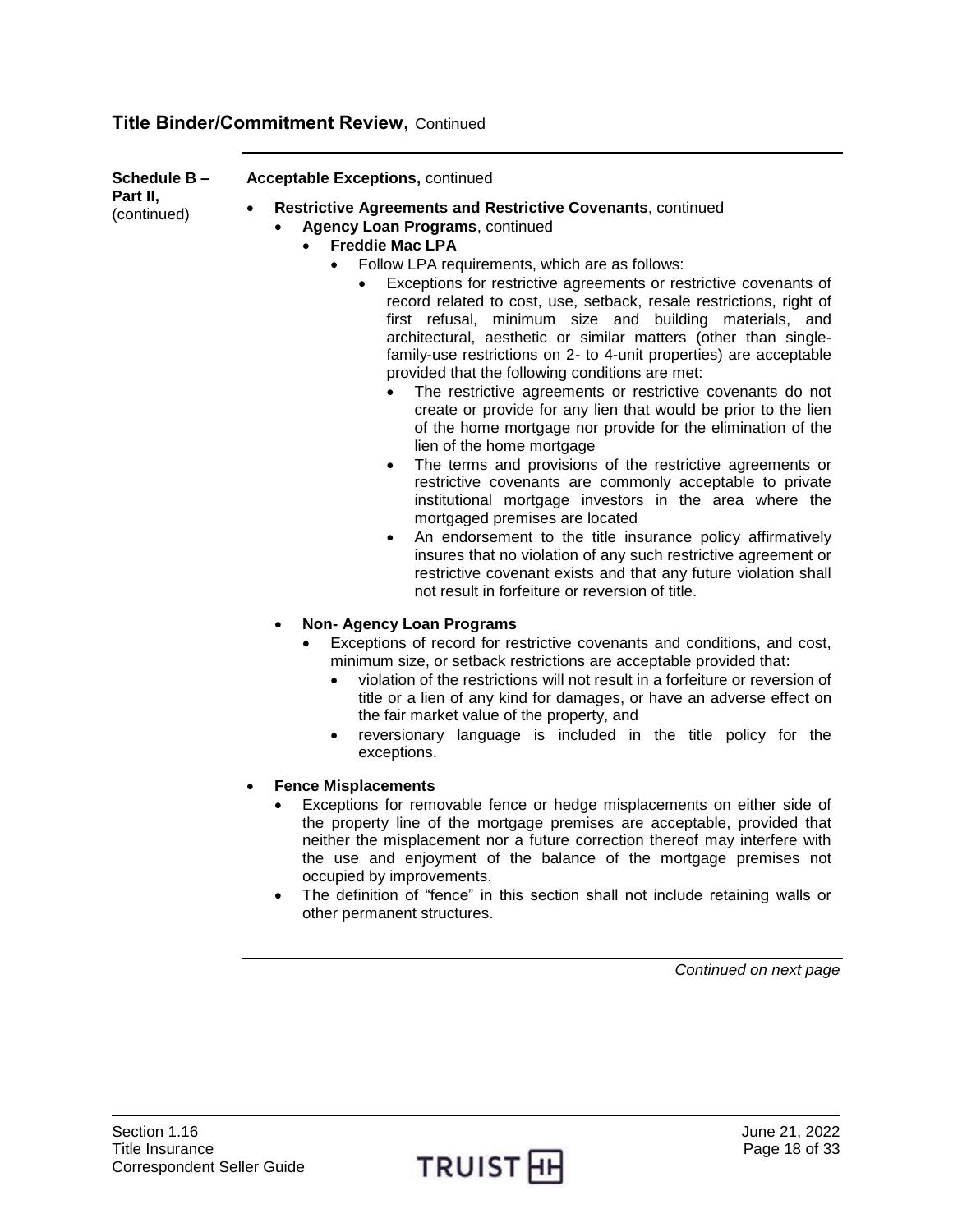**Schedule B –**

**Part II,** (continued)

## **Encroachments on the Mortgaged Premises by Improvements on Adjoining Property**

Exceptions for encroachments on the mortgage premises by improvements on adjoining property are acceptable provided that the following conditions are met:

- the encroachment must not touch any improvements on the mortgaged premises, and
- the encroachment must not interfere with the use and enjoyment of any improvements on the mortgaged premises nor with the use and enjoyment of the mortgaged premises not occupied by improvements.

## **Encroachments on Adjoining Property**

**Acceptable Exceptions,** continued

Exceptions for encroachments of one foot or less on adjoining property by eaves or other projections attached to improvements on the mortgaged premises or by structures such as tool sheds or by a driveway appurtenant to the mortgaged premises are acceptable, provided that the title policy affirmatively insures against loss suffered by reason of the entry of a decree or court order requiring the removal of the encroachment.

## **Variances**

Variations between the appraisal report and the records of possession regarding the length of the property lines are acceptable, provided that:

- the variations do not interfere with the current use of the improvements, and
- the variations are within an acceptable range (for front property lines, a two percent variation is acceptable; for all other property lines, five percent is acceptable).

## **Oil, Gas, Water and Mineral Rights**

Exceptions for outstanding oil, gas, water or mineral rights are acceptable if:

- commonly granted by private institutional mortgage investors in the area where the mortgaged premises are located, AND
- the exercise of such rights will not result in damage to the mortgaged premises, AND
- there will be no impairment of the use or marketability of the mortgaged premises for residential purposes, AND
- there is no right of surface or subsurface entry within 200 feet of the residential structure, OR
- there is a comprehensive endorsement to the title insurance policy that affirmatively insures the lender against damage or loss due to the exercise of such rights.

## **Liens for Taxes Not Due**

- Exceptions for liens for real estate or *ad valorem* taxes and assessments that specifically state that such liens are not yet due and payable are acceptable.
- Any situation in which taxes are not current is not acceptable.

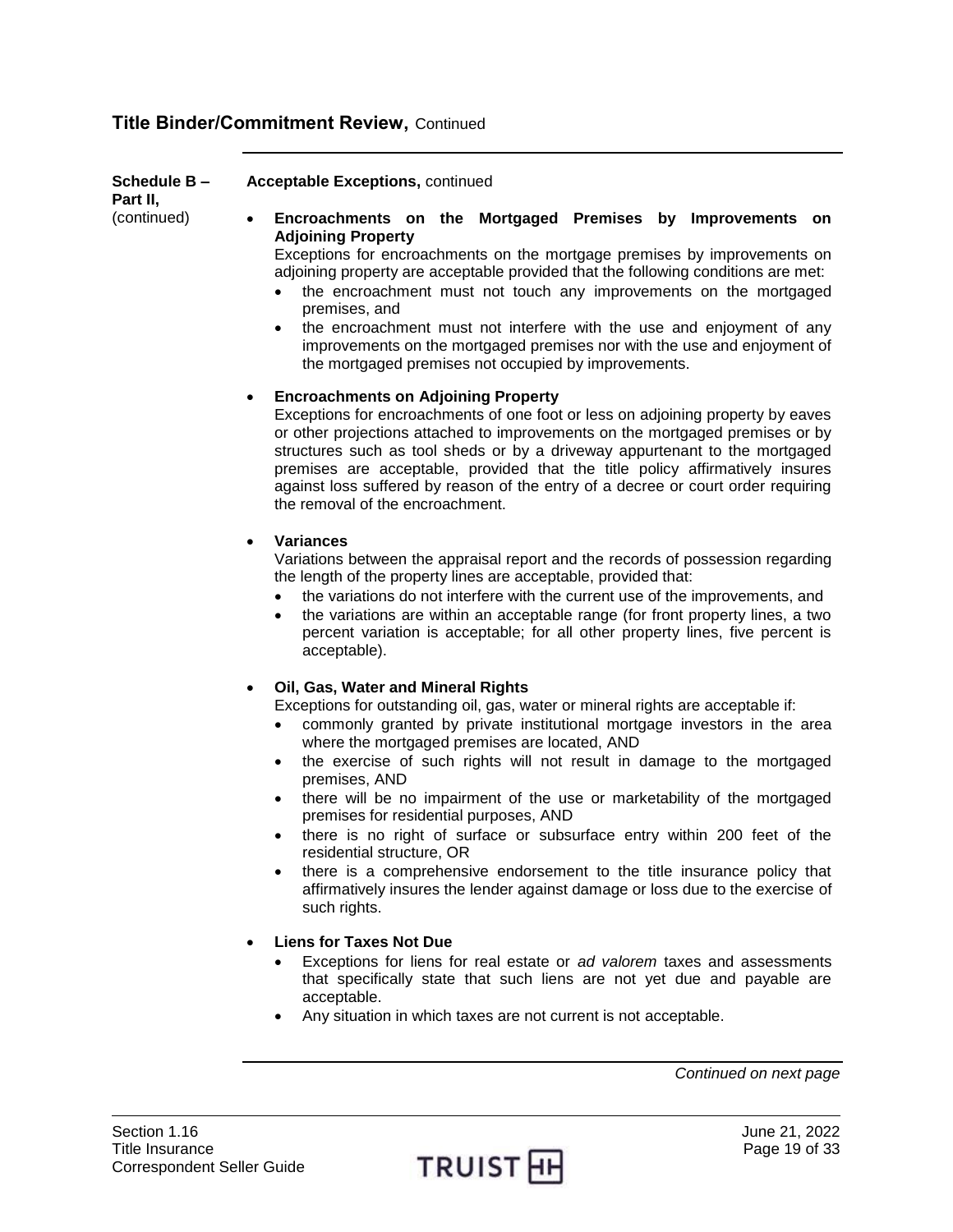| <b>Schedule B –</b><br>Part II,<br>(continued) | <b>Acceptable Exceptions, continued</b><br><b>Tenants in Possession</b><br>$\bullet$<br>Exceptions for rights of lawful parties in possession are acceptable, as long<br>as such rights do not include the right of first refusal to purchase the<br>property.<br>No rights or parties in possession (including the term of a tenant's lease)<br>$\bullet$<br>may have a duration of more than two (2) years. |
|------------------------------------------------|---------------------------------------------------------------------------------------------------------------------------------------------------------------------------------------------------------------------------------------------------------------------------------------------------------------------------------------------------------------------------------------------------------------|
|                                                | <b>Survey Description Discrepancies</b><br>Exceptions for minor discrepancies in the description of the area are acceptable,<br>provided that the attorney provides a survey and affirmative title insurance<br>against all loss or damage resulting from the discrepancies.                                                                                                                                  |
|                                                | <b>Riparian Rights</b><br>$\bullet$<br>Exceptions relating to the secured property concerning creeks, streams,<br>branches and other water courses crossing or otherwise affecting the secured<br>property, or such water courses or waterways as may abut the secured property<br>are acceptable.                                                                                                            |
|                                                | <b>Indian Claims</b><br>$\bullet$<br>Exceptions for Indian claims are acceptable, as long as the lender is insured<br>against all loss and damage resulting from such claims.                                                                                                                                                                                                                                 |
|                                                | <b>Cemeteries</b><br>$\bullet$<br>Exceptions for ingress and egress to private cemeteries are acceptable.<br>Special attention must be paid if:<br>a part of the cemetery is within the boundaries of the subject property<br>but will not transfer title, or                                                                                                                                                 |

 a portion of the cemetery is close to the dwelling, since this could affect the value and marketability of the subject property.

## **Other Exceptions**

Any exception not set forth above is acceptable only if ALL of the following conditions are met:

- the subject of the exception must not interfere with the use and enjoyment of any present or proposed improvements on the mortgaged premises, or with the use and enjoyment of the balance of the mortgaged premises not occupied by improvements,
- the subject of the exception must not affect the marketability of the mortgaged premises,
- the subject of the exceptions must have no or minimal effect on the value of the mortgaged premises,
- the subject of the exception must be acceptable to the MI company if the mortgage is insured, AND
- the subject of the exception must be commonly acceptable to private institutional mortgage investors in the area where the mortgaged premises are located.

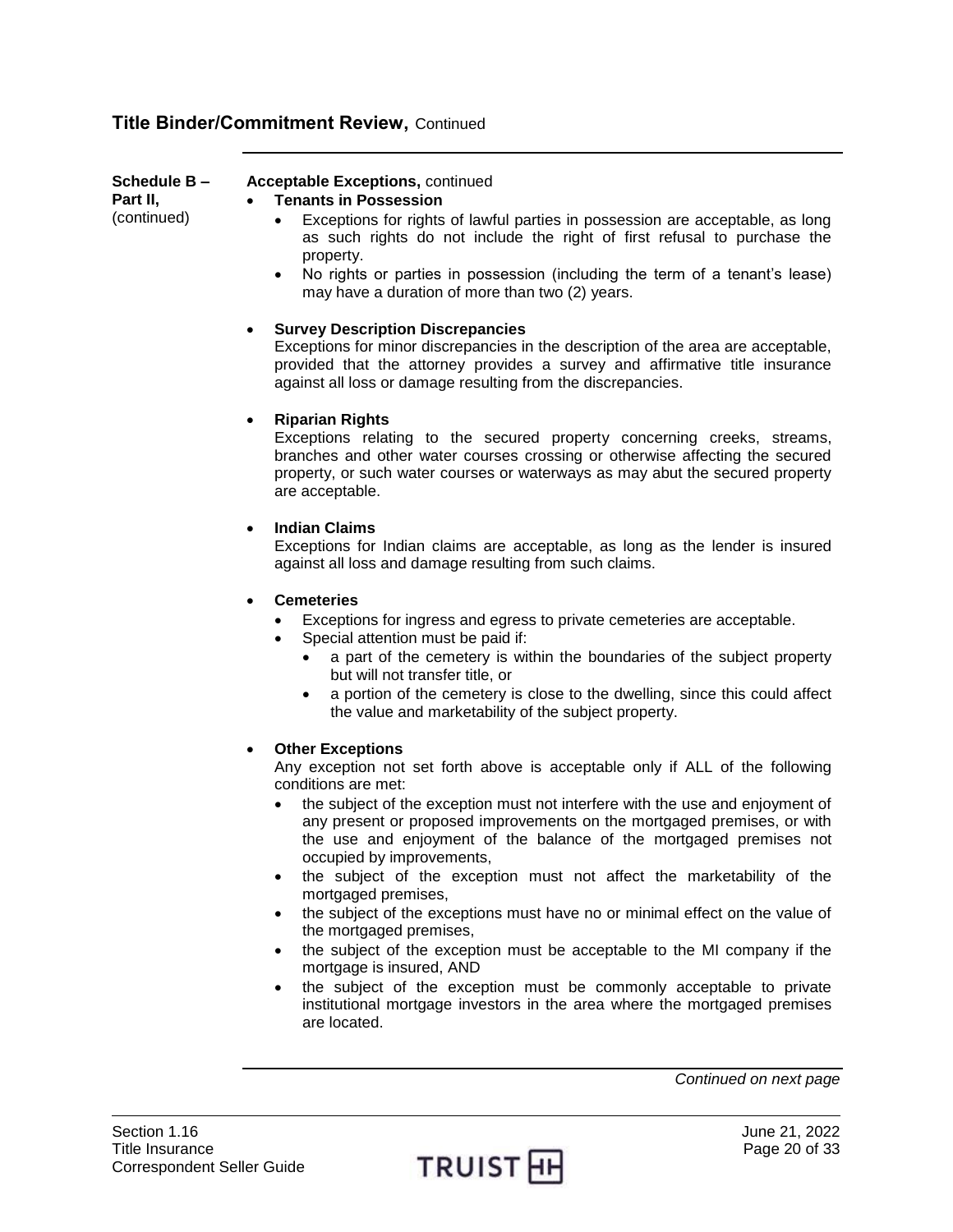| Schedule B-<br>Part II,<br>(continued) | <b>Unacceptable Exceptions</b><br>An unexpired redemption period exception is unacceptable, regardless if the title<br>$\bullet$<br>policy contains affirmative language that the lender will not suffer loss or damage<br>as a result of the situation or recites them in Schedule B, Part II (subordinate<br>exceptions).<br>The following exceptions are unacceptable, unless the title policy contains<br>$\bullet$<br>affirmative language that the lender will not suffer loss or damage as a result of<br>the situation, OR recites them in Schedule B, Part II (subordinate exceptions), as<br>applicable:<br>Material or mechanics liens, filed or unfiled<br>• Such state of facts as would be disclosed by an accurate and current survey<br>and inspection of the premises<br>• Easements not located on the survey or described in the exception, |
|----------------------------------------|----------------------------------------------------------------------------------------------------------------------------------------------------------------------------------------------------------------------------------------------------------------------------------------------------------------------------------------------------------------------------------------------------------------------------------------------------------------------------------------------------------------------------------------------------------------------------------------------------------------------------------------------------------------------------------------------------------------------------------------------------------------------------------------------------------------------------------------------------------------|
|                                        | Liens of prior security instruments<br>$\bullet$<br>Judgments<br>$\bullet$                                                                                                                                                                                                                                                                                                                                                                                                                                                                                                                                                                                                                                                                                                                                                                                     |
|                                        | Use of power of attorney by borrower or seller<br>$\bullet$<br>Pending disbursement clause                                                                                                                                                                                                                                                                                                                                                                                                                                                                                                                                                                                                                                                                                                                                                                     |
|                                        | Any situation in which taxes are not current                                                                                                                                                                                                                                                                                                                                                                                                                                                                                                                                                                                                                                                                                                                                                                                                                   |

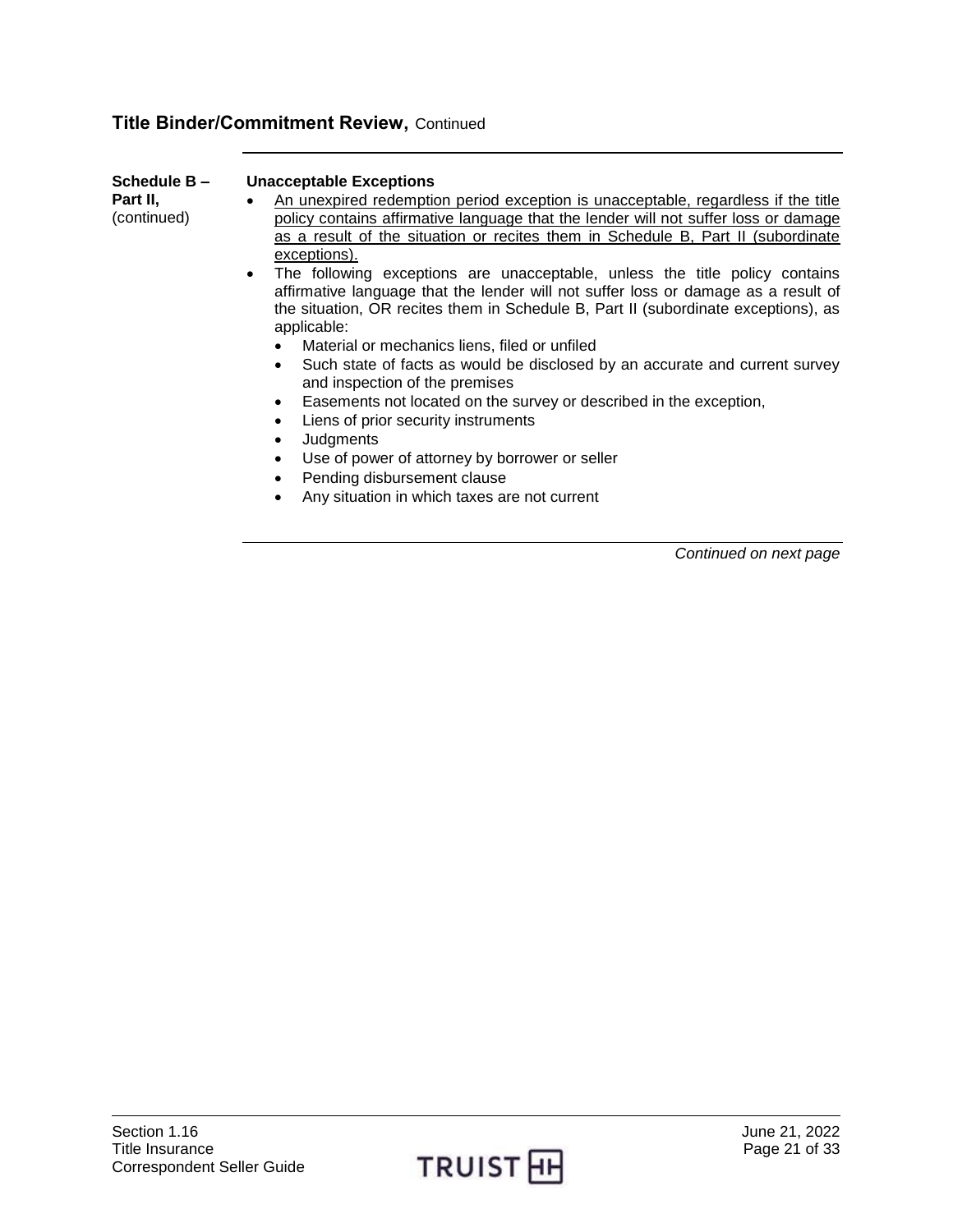<span id="page-21-0"></span>

| <b>ALTA</b>         | <b>Definition</b>                                                                  |
|---------------------|------------------------------------------------------------------------------------|
| <b>Endorsement</b>  | ALTA Endorsement Requirements – Amendments to the binder/commitment                |
| <b>Requirements</b> | regarding specific loan products or property types such as condominiums, PUDs,     |
|                     | ARM loans, etc. The binder/commitment may require one, all or a combination of     |
|                     | these endorsements. An original signature of an authorized officer or agent of the |

**Note:** Some companies only attach these endorsements to the title policy, which is acceptable

## **Required on ALL Loans**

title company is required.

*Environmental Protection Lien – ALTA Endorsement 8.1* – Insures against loss due to the priority of a recorded environmental protection lien or any environmental protection provided for by state statute.

## **Required, if Applicable**

- *Condominium Unit – ALTA Endorsement 4*  Insures against loss due to the individual condominium unit violating the condominium project's statutes and documents.
- *PUD Unit – ALTA Endorsement 5*  Insures against loss due to violations of restrictive covenants which restrict the use of the land and the priority of homeowners association lien charges and assessments over the lien of the insured mortgage.
- *Adjustable Rate Mortgage ALTA Endorsement 6*  Insures against loss due to unenforceability of the lien which provides for interest rate changes.
- *Balloon Endorsement* (no ALTA Endorsement number) Insures that the balloon mortgage is valid and enforceable and that the existence of the conditional right to refinance does not affect its enforceability.
- *Restrictions, Encroachments, Minerals – ALTA Endorsement 9*  Offers affirmative assurances including, but not limited to, assurance that there are no covenants, conditions or restrictions under which the lien of the mortgage can be divested, subordinated or extinguished, or its validity, priority or enforceability impaired; insurance against present violations of covenants, conditions or restrictions; insurance against encroachments and against damage to existing improvements which encroach upon easement areas or damage resulting from the right to use the surface of the land for the extraction of minerals.

**Note:** There may be variations in the wording of identical exceptions in a binder/commitment from agency to agency and company to company.

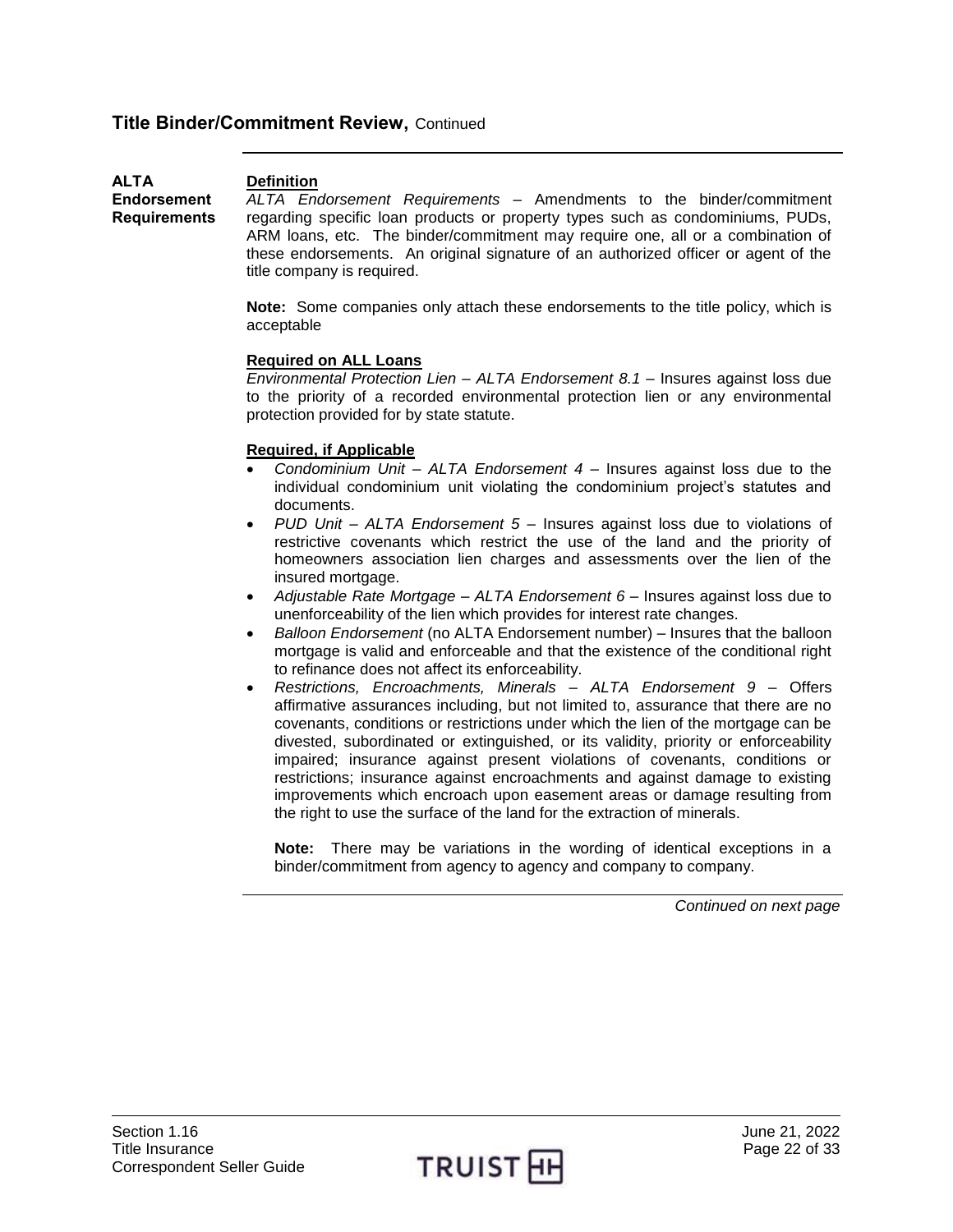| <b>ALTA</b><br>Required, if Applicable, continued<br><b>Endorsement</b><br>Leasehold-Loan - ALTA Endorsement 13.1 - Property subject to a leasehold<br>$\bullet$<br>Requirements,<br>estate requires this endorsement.<br>(continued) |                                                                                                                                                                                                                                                      |
|---------------------------------------------------------------------------------------------------------------------------------------------------------------------------------------------------------------------------------------|------------------------------------------------------------------------------------------------------------------------------------------------------------------------------------------------------------------------------------------------------|
|                                                                                                                                                                                                                                       | Note: Properties located in California, Idaho, Montana, Nevada, Oregon,<br>Washington and Wyoming require CLTA Endorsement 107.5 or its equivalent,<br>which specifies that the property improvements are insured in the same manner<br>as the land. |

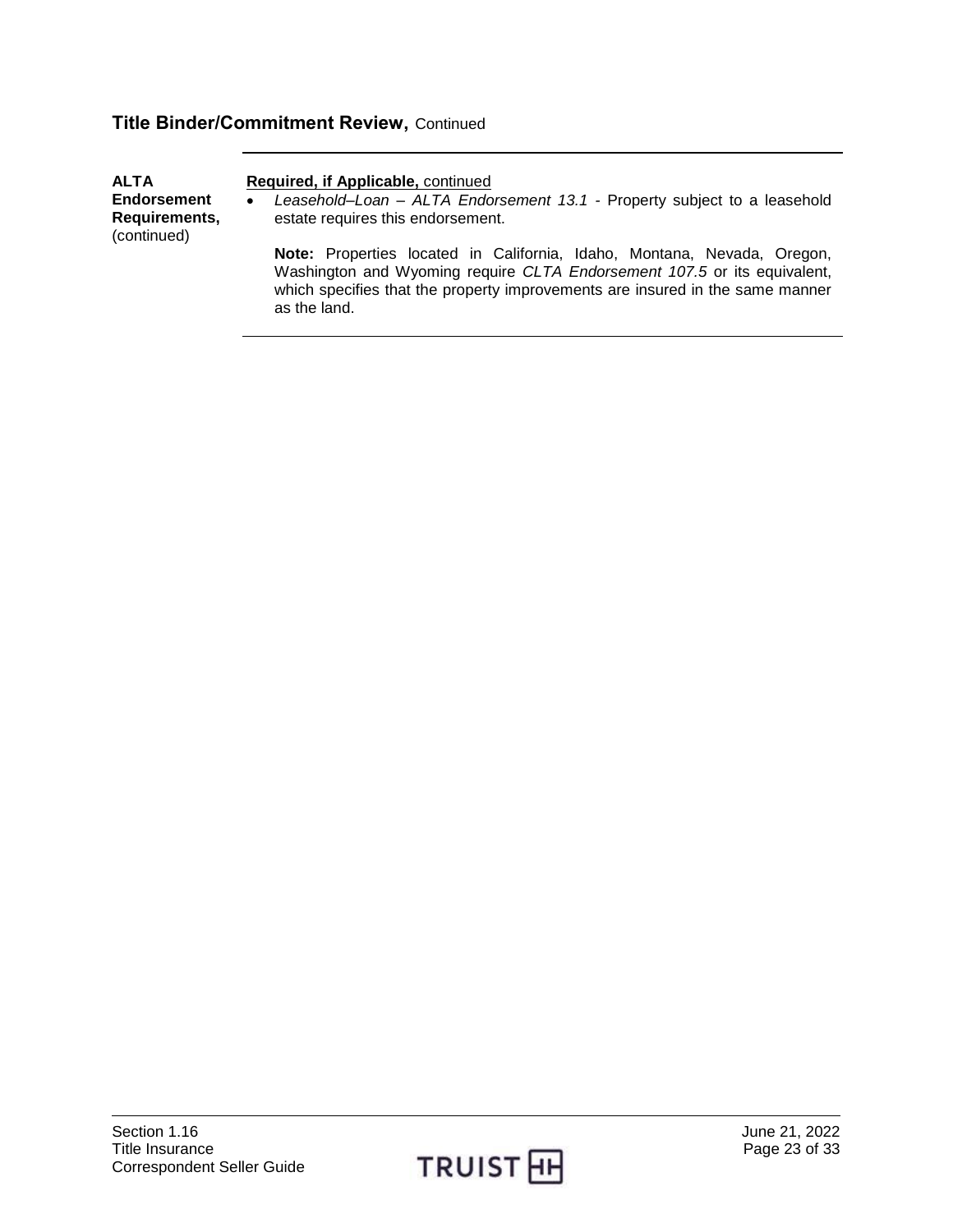<span id="page-23-1"></span><span id="page-23-0"></span>**Short Form Residential Loan Policy**  The short form title policy is comprised of general provisions of conditions and stipulations, Schedule A, Schedule B and endorsements which are further described as follows:

## **General Provisions of Conditions and Stipulations**

The General Provisions of Conditions and Stipulations are incorporated by reference from the long form policy – standard loss protection which is included in every title policy.

## **Schedule A**

Schedule A contains basic information for a particular loan, as described below:

- *File/Case Number* Number issued by the agency of the title company to identify the policy as being issued by that agency.
- *Date of Policy*  Effective date of the policy, which may be the settlement date or the recordation date of the security instrument; either is acceptable.

**Note:** "Gap Coverage" is provided against intervening interests between the time of closing and the recordation of the security instrument, when the settlement date is used as the "Date of Policy". This coverage is given automatically and is not referenced.

- *Amount of Insurance* Amount of loss insured by the title company.
- The Amount of Insurance must equal loan amount.
- *Policy Number*  Master identification number assigned to the policy, which should be referenced whenever contacting the title company regarding the policy.
- *Loan Number*  Lender's loan number.
- *Name of Insured*  Owner of the indebtedness secured by the insured mortgage.

**Note:** The title policy may be issued in either Truist's name or the lender's name, and is to include the verbiage "its successors and/or assigns".

- *Name of Borrower(s) –* Usually the owners of the property.
- *Mortgage Date –* Closing date.
- *Property Address –* Property street address.
- *County and State –* The county or city, as appropriate, and state where the property is located.
- *Insured Estate –* Preprinted closing which insures a "fee simple" estate only and states the property is vested in the name of the borrower.
- *Land Identity –* Preprinted clause which identifies the land as being the same as the property address.
- *Addendum –* The policy is two pages, unless and Addendum is attached. The Addendum is used to add any matters which do not fit within the preprinted affirmative assurances or coverages on the reverse side of the policy.

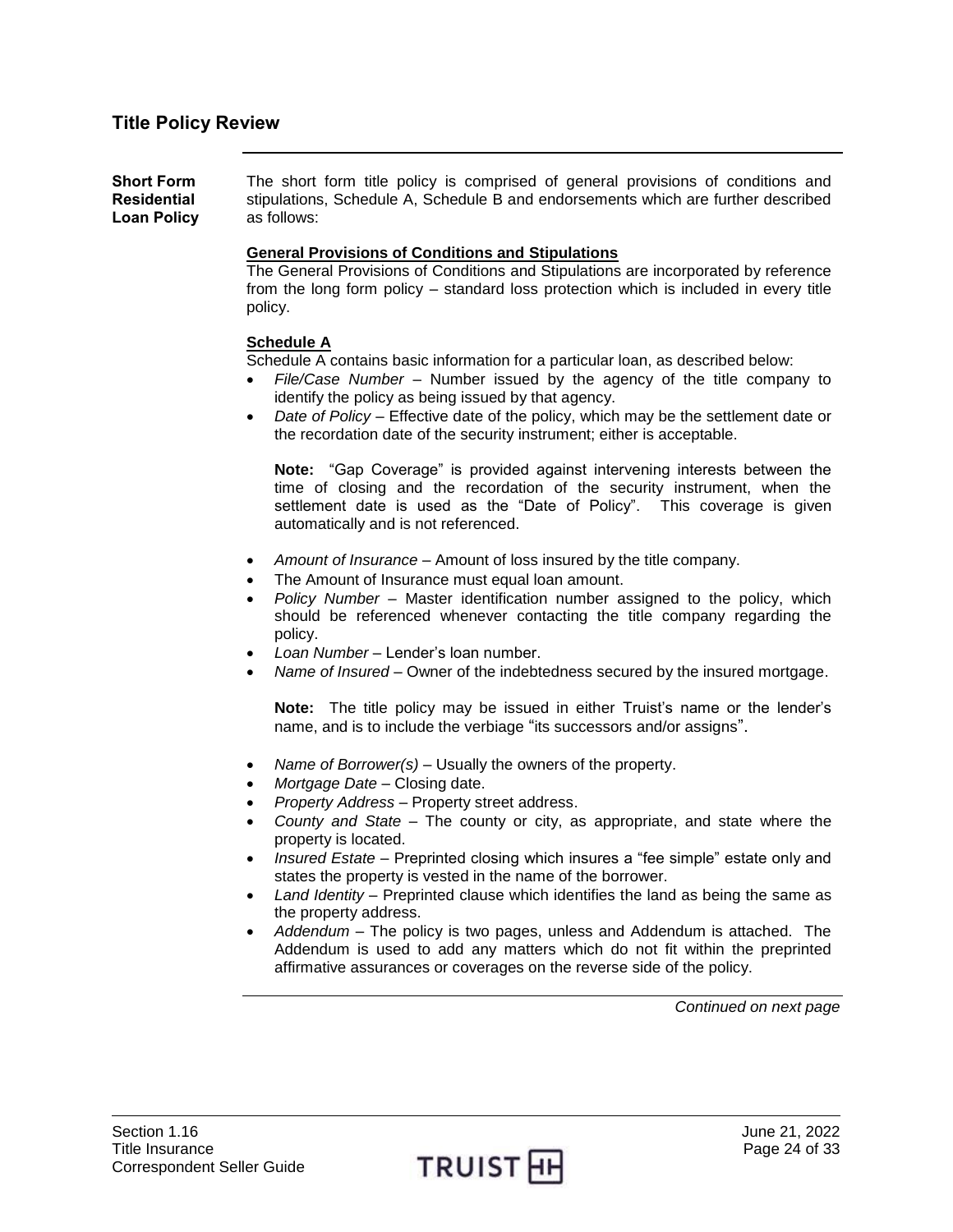| <b>Short Form</b><br><b>Residential</b><br>Loan Policy,<br>(continued) | <b>Schedule A, continued</b><br>Endorsements - Various endorsements are incorporated by checking the<br>appropriate box; when checked, the policy is deemed to include within its<br>coverage the standard ALTA endorsement with that form number, without having<br>to include the actual form.<br>Incorporation of Standard Policy Provisions - The reverse side of the policy<br>$\bullet$<br>contains the language of the policy incorporating all of the basic insuring<br>provisions, Exclusions From Coverage and Conditions and Stipulations that are<br>contained in the standard 1992 long form loan policy jacket.<br>Countersignature of Authorized Signatory - Original signature of authorized<br>$\bullet$<br>officer or agent of the title company.<br><i>Issuing Office – The agency or geographic location of the company issuing the</i><br>$\bullet$<br>policy. |
|------------------------------------------------------------------------|-------------------------------------------------------------------------------------------------------------------------------------------------------------------------------------------------------------------------------------------------------------------------------------------------------------------------------------------------------------------------------------------------------------------------------------------------------------------------------------------------------------------------------------------------------------------------------------------------------------------------------------------------------------------------------------------------------------------------------------------------------------------------------------------------------------------------------------------------------------------------------------|
|                                                                        |                                                                                                                                                                                                                                                                                                                                                                                                                                                                                                                                                                                                                                                                                                                                                                                                                                                                                     |

## **Schedule B**

Schedule B contains certain preprinted general exceptions with preprinted affirmative coverages already incorporated. Exceptions with affirmative coverage NOT covered by one of the preprinted exceptions will be added by an Addendum.

- Exceptions and Coverages
	- *Taxes and Special Assessments due and payable subsequent to the policy date –* Taxes and special assessments which are NOT current will be added to the Addendum.
	- *Covenants, Conditions and Restrictions of Record –* If there is any doubt as to whether a given document fits within this general exception, since so many covenants contain other exceptions such as assessments or easements, it will be included in the Addendum.
	- *Any Easements or Servitudes Appearing in the Public Records –* Affirmatively insures that the improvements do not encroach on easements and that use of the easements will not interfere with or damage the improvements or landscaping.
	- *Any Lease, Grant, Exception or Reservation of Mineral Rights Appearing in the Public Records –* Insures the use of the property for dwelling purposes and the landscaping.
	- *Survey Matters –* Insures against loss or damage by reason of matters disclosed in an accurate survey.
- *Addendum –* All exceptions which will not be covered under the Schedule B preprinted affirmative coverages will appear in the Addendum. Affirmative coverage will not be available. Exceptions appearing in the Addendum should be rare, and must be approved by Truist prior to settlement.

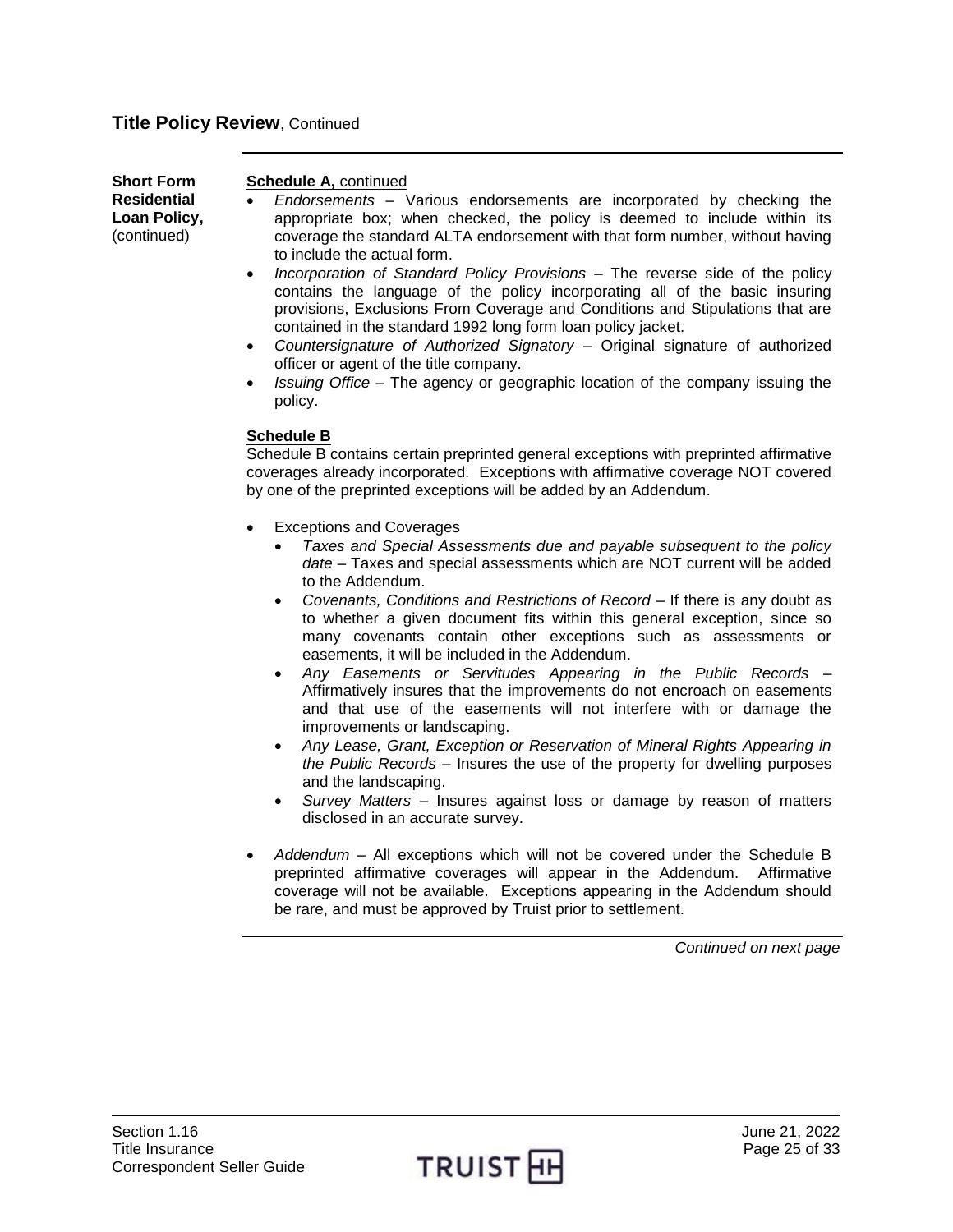<span id="page-25-0"></span>**Long Form Residential Loan Policy**  The long form title policy is comprised of general provisions and stipulations, Schedule A, Schedule B – Part I (non-subordinate exceptions) and Part II (subordinate exceptions) and endorsements, which are further describe as follows:

## **General Provisions of Conditions and Stipulations**

The General Provisions of Conditions and Stipulations provide standard loss protection which is included in every title policy.

## **Schedule A**

Schedule A contains basic information for a particular loan, as described below:

- *Policy Number –* Master identification number assigned to the policy, which should be referenced whenever contacting the title company regarding the policy.
- *File/Case Number –* Number issued by the agency of the title company to identify the policy as being issued by that agency.
- *Date of Policy –* Effective date of the policy, must be the same or later than the recordation date of the security instrument (gap coverage is not provided).
- *Amount of Insurance –* Amount of loss insured by the title company. The Amount of Insurance must be the loan amount.
- *Name of Insured –* Owner of the indebtedness secured by the insured mortgage.

**Note:** The title policy may be issued in either Truist's name or the lender's name, and is to include the verbiage "its successors and/or assigns".

- *The Estate or Interest Referred to Herein is at Date of Policy Vested in –* All persons having ownership of property per the deed. May include persons not obligated on the note.
- *The estate or interest in the land described in this schedule and which is encumbered by the insured mortgage is –* Degree of ownership held by owner of the property – Truist requires fee simple (absolute ownership) interest, unless otherwise stated in the appropriate product description.
- *The mortgage and assignments, if any, covered by this policy are described as follows –* Recording information found in the security instrument, including all parties having ownership interest, trustee's name, document date, loan amount and, sometimes, an instrument number. All information in this section must agree verbatim with the same information in the security instruments.
- *The land referred to in this policy is described as follows –* Legally acceptable identification of real estate by either a metes and bounds (boundary lines with their terminal points and angles) description or recorded plat (lot, block and section) description.
- *Countersignature of Authorized Signatory –* Original signature of authorized officer or agent of the title company.
- *Issuing Office –* the agency or geographic location of the company issuing the policy.

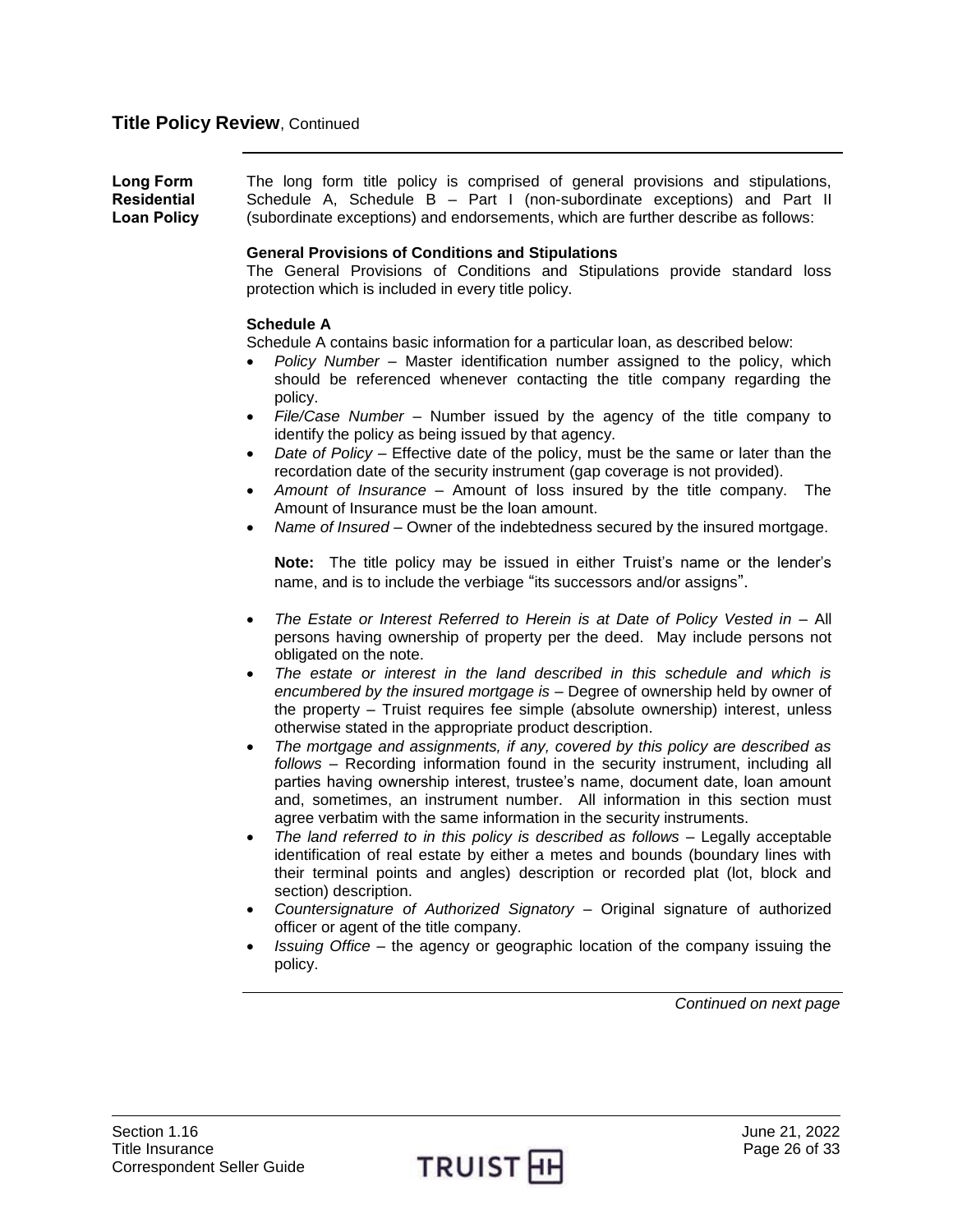| Long Form    | Schedule B - Part I                                                                  |
|--------------|--------------------------------------------------------------------------------------|
| Residential  | Schedule $B$ – Part I (non-subordinate exceptions) – Recites all matters, liens,     |
| Loan Policy, | defects, encumbrances, etc. considered superior to the lien of the lender's security |
| (continued)  | instrument. The following exceptions are customary and may appear in this section.   |
|              | Exceptions of the most unusual nature will require the written consent of HUD, The   |
|              | Veterans Administration or the investor, whichever is applicable. There can be       |

## **Acceptable Exceptions**

and company to company.

## **Subsurface Public Utility Easements**

Exceptions for subsurface public utility easements for local residential distribution, such as lines for gas and water, and cable for electric, telephone, or television utilities, are acceptable provided that:

variations on the wording of identical exceptions in a policy from agency to agency

- the location of the easements is ascertainable and fixed, and the easements do not extend under any buildings or other improvements,
- easements must have been in place and completely covered when the mortgage was originated, and
- the exercise of the rights thereunder must not interfere with the use and enjoyment of any present improvements on the mortgaged premises or proposed improvements on which the appraisal or mortgage is based.
- **Surface Public Utility Easements**
	- **Agency Loan Programs** 
		- **Non-AUS**
			- An above-surface public utility easement that extends more than 12 feet along one or more of the property lines for distribution purposes or along the rear property line for drainage purposes are acceptable, provided that:
				- The location of the easement is ascertainable and fixed, and
				- The easement does not interfere with any of the buildings or improvements or with the use of the property itself.
		- **Fannie Mae DU**
		- Follow non-AUS guidelines.
		- **Freddie Mac LPA**
			- Follow LPA requirements, which are as follows:
				- Exceptions for surface easements for public utilities for local residential distribution are acceptable provided that the location of the easements is ascertainable and fixed. The exercise of the rights thereunder must not interfere with the use and enjoyment of any of the following:
					- Present improvements on the mortgaged premises
					- Proposed improvements upon which the appraisal or mortgage is based
					- Part of the mortgaged premises outside the easement and not occupied by improvements.

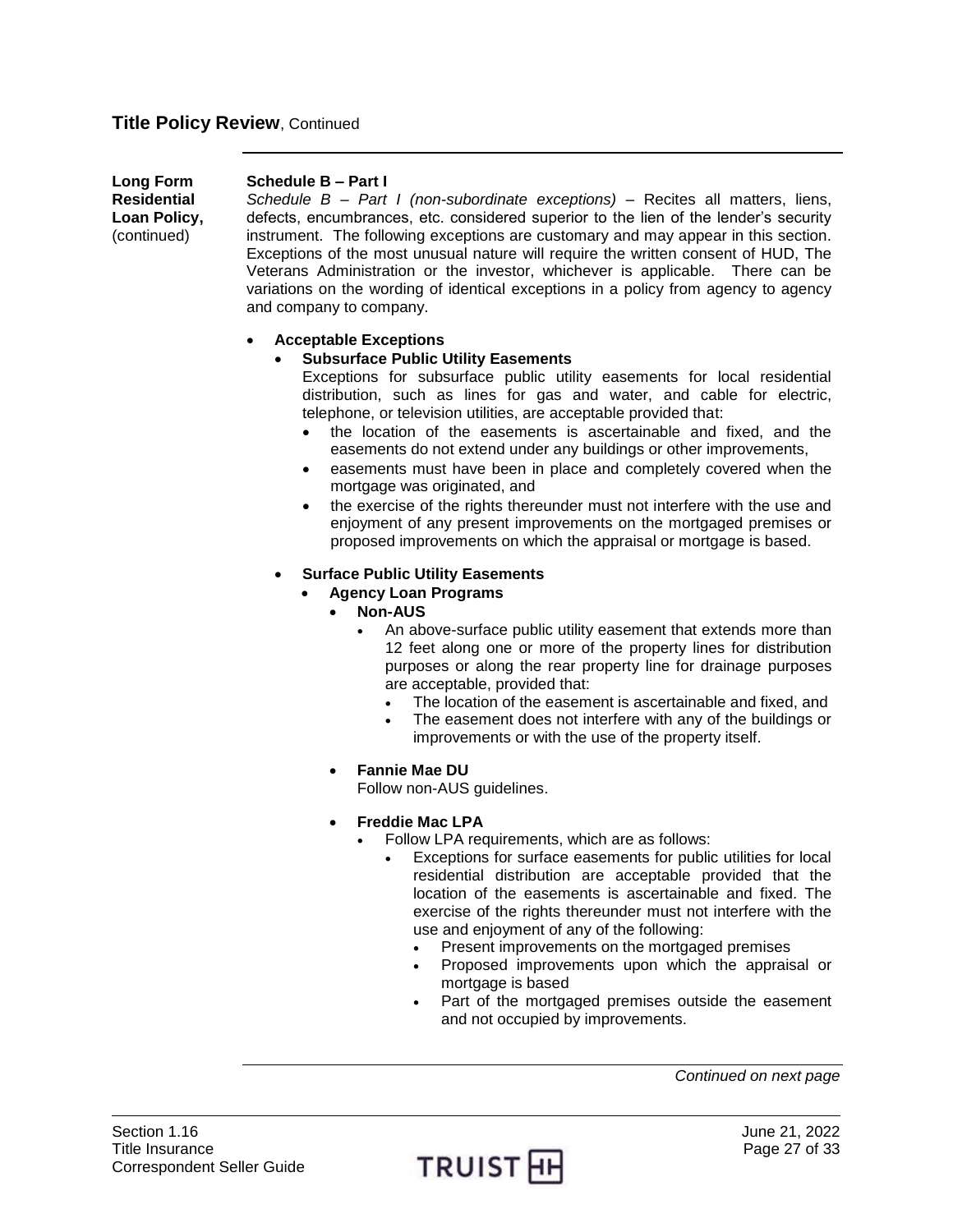**Long Form Residential Loan Policy,** (continued)

## **Schedule B – Part I, Acceptable Exceptions**, continued

- **Surface Public Utility Easements**, continued
	- **Non-Agency Loan Programs**

Surface Public Utility Easements that extend along one or more of the property lines for distribution purposes or along the rear property line for drainage purposes are acceptable, as long as they do not interfere with any of the buildings or improvements or with the use of the property itself.

## **Encroachments on Public Utility Easements**

Exceptions for encroachments on easements for public utilities by a garage, tool shed or similar structure that is not attached to or a portion of the dwelling structure are acceptable, provided that the encroachments do not interfere with the use and enjoyment of the easements or the exercise of rights of repair and maintenance in connection therewith.

## **Mutual Easement Agreements**

Mutual easement agreements of record that establish joint driveways or party walls constructed on the security property and on an adjoining property are acceptable, if the agreement allows all present and future owners and their heirs, successors and assigns forever, unlimited and unrestricted use of the driveway or party wall without any restriction other than restriction by reason of the mutual easement owners' right in common and duties for joint maintenance.

- **Restrictive Agreements and Restrictive Covenants**
	- **Agency Loan Programs** 
		- **Non-AUS**

Exceptions of record for restrictive covenants and conditions, and cost, minimum dwelling size, or set back restrictions are acceptable, as long as their violation will not result in a forfeiture or reversion of title or a lien of any kind for damages, or have an adverse effect on the fair market value of the property.

**Fannie Mae DU**

Follow DU requirements, which are the same as non-AUS guidelines.

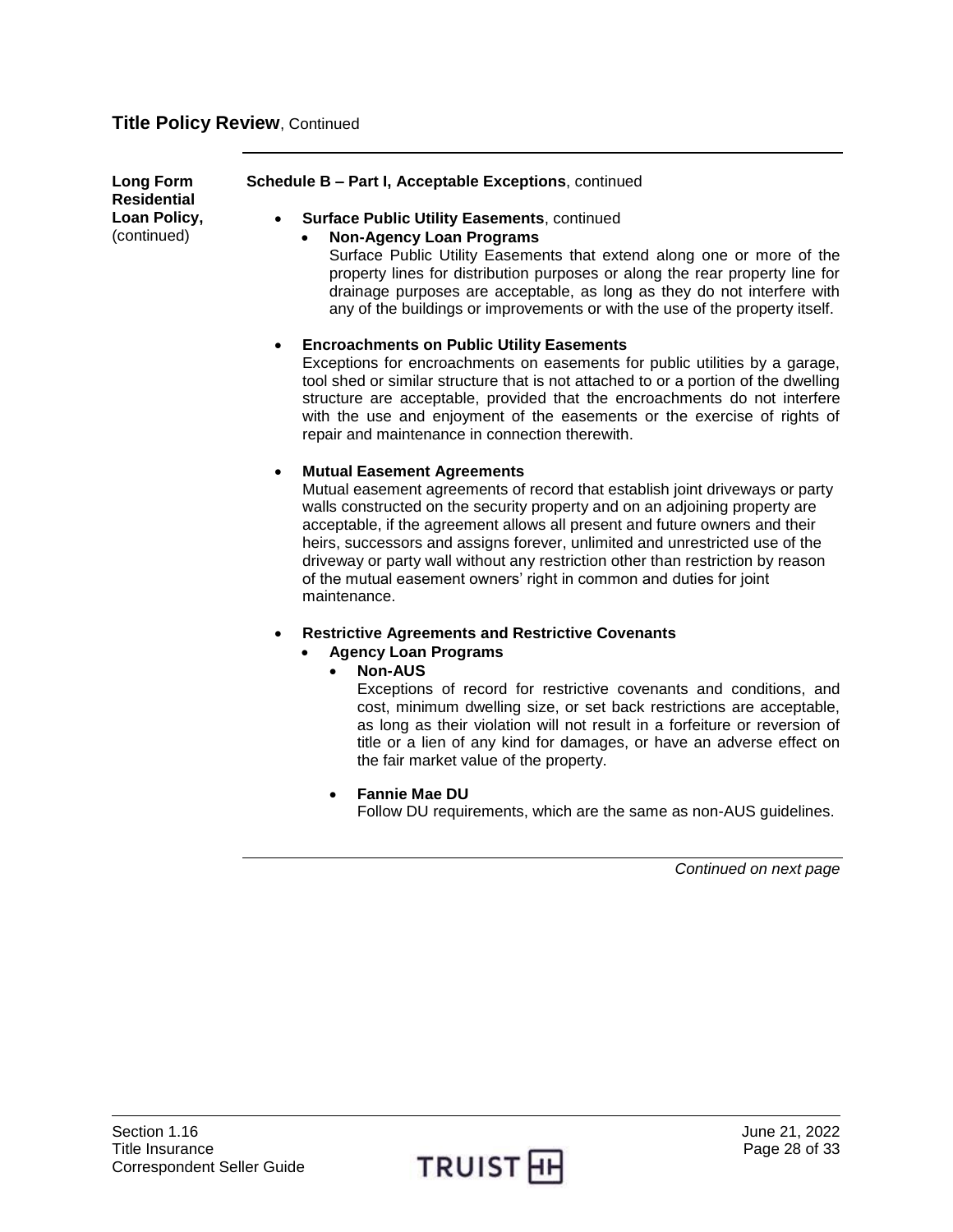**Long Form Residential Loan Policy,** (continued)

#### **Schedule B – Part I, Acceptable Exceptions**, continued

- **Restrictive Agreements and Restrictive Covenants**, continued **Freddie Mac LPA**
	- - Follow LPA requirements, which are as follows:
			- Exceptions for restrictive agreements or restrictive covenants of record related to cost, use, setback, resale restrictions, right of first refusal, minimum size and building materials, and architectural, aesthetic or similar matters (other than singlefamily-use restrictions on 2- to 4-unit properties) are acceptable provided that the following conditions are met:
				- The restrictive agreements or restrictive covenants do not create or provide for any lien that would be prior to the lien of the home mortgage nor provide for the elimination of the lien of the home mortgage
				- The terms and provisions of the restrictive agreements or restrictive covenants are commonly acceptable to private institutional mortgage investors in the area where the mortgaged premises are located
				- An endorsement to the title insurance policy affirmatively insures that no violation of any such restrictive agreement or restrictive covenant exists and that any future violation shall not result in forfeiture or reversion of title.

## **Non-Agency Loan Programs**

- Exceptions of record for restrictive covenants and conditions, and cost, minimum dwelling size or setback restrictions are acceptable provided that:
- violation of the restrictions will not result in a forfeiture or reversion of title or a lien of any kind for damages, or have an adverse effect on the fair market value of the property, and
- reversionary language is included in the title policy for the exceptions.

## **Fence Misplacements**

- Exceptions for removable fence or hedge misplacements on either side of the property line of the mortgage premises are acceptable, provided that neither the misplacement nor a future correction thereof may interfere with the use and enjoyment of the balance of the mortgage premises not occupied by improvements.
- The definition of "fence" in this section shall not include retaining walls or other permanent structures.

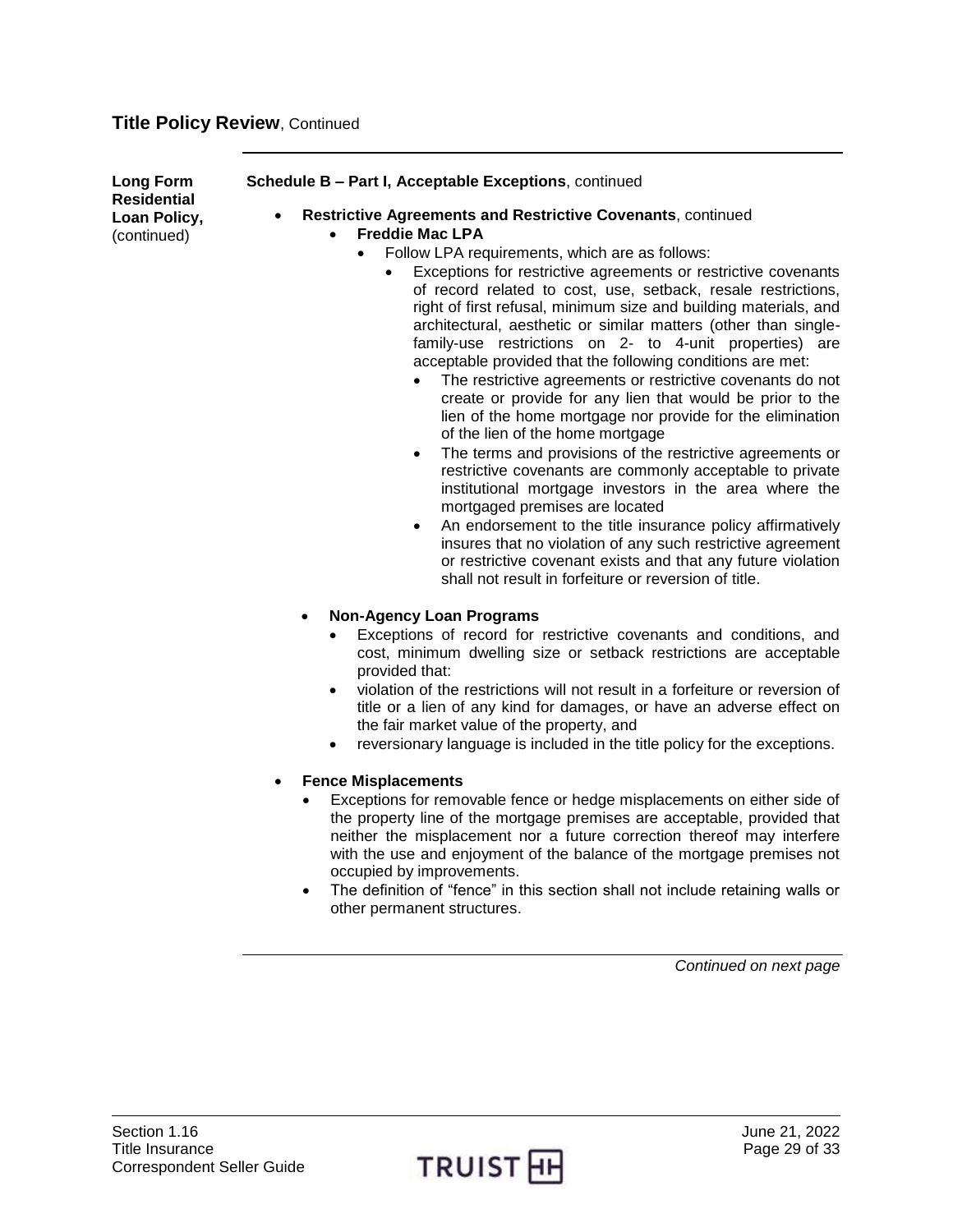| <b>Long Form</b><br><b>Residential</b> | Schedule B - Part I, Acceptable Exceptions, continued                                                                                                                                                                                                                                                                                                                                                                                                                                                                                                                                                                                                                                                                                                                                                        |
|----------------------------------------|--------------------------------------------------------------------------------------------------------------------------------------------------------------------------------------------------------------------------------------------------------------------------------------------------------------------------------------------------------------------------------------------------------------------------------------------------------------------------------------------------------------------------------------------------------------------------------------------------------------------------------------------------------------------------------------------------------------------------------------------------------------------------------------------------------------|
| Loan Policy,<br>(continued)            | Encroachments on the Mortgaged Premises by Improvements on<br>$\bullet$<br><b>Adjoining Property</b><br>Exceptions for encroachments on the mortgage premises by improvements<br>on adjoining property are acceptable provided that the following conditions<br>are met:<br>The encroachment must not touch any improvements on the mortgaged<br>$\bullet$<br>premises<br>The encroachment must not interfere with the use and enjoyment of any<br>$\bullet$<br>improvements on the mortgaged premises, nor with the use and<br>enjoyment of the mortgaged premises not occupied by improvements.                                                                                                                                                                                                            |
|                                        | <b>Encroachments on Adjoining Property</b><br>$\bullet$<br>Exceptions for encroachments of one foot or less on adjoining property by<br>eaves or other projections attached to improvements on the mortgaged<br>premises, or by structures such as tool sheds, or by a driveway appurtenant<br>to the mortgaged premises are acceptable, provided that the title company<br>affirmatively insures against loss suffered by reason of the entry of a decree<br>or court order requiring the removal of the encroachment.                                                                                                                                                                                                                                                                                      |
|                                        | <b>Variances</b><br>$\bullet$<br>Variations between the appraisal report and the records of possession<br>regarding the length of the property lines are acceptable, provided that:<br>The variations do not interfere with the current use of the improvements,<br>$\bullet$<br>and<br>The variations are within an acceptable range (for front property lines, a<br>$\bullet$<br>two percent variation is acceptable; for all other property lines, five<br>percent is acceptable).                                                                                                                                                                                                                                                                                                                        |
|                                        | Oil, Gas, Water and Mineral Rights<br>$\bullet$<br>Exceptions for outstanding oil, gas, water or mineral rights are acceptable if:<br>Commonly granted by private institutional mortgage investors in the area<br>$\bullet$<br>where the mortgaged premises are located, and<br>The exercise of such rights will not result in damage to the mortgaged<br>$\bullet$<br>premises, and<br>There will be no impairment of the use or marketability of the mortgaged<br>premises for residential purposes, and<br>There is no right of surface or subsurface entry within 200 feet of the<br>residential structure, OR<br>There is a comprehensive endorsement to the title insurance policy that<br>$\bullet$<br>affirmatively insures the lender against damage or loss due to the<br>exercise of such rights. |
|                                        | Continued on next page                                                                                                                                                                                                                                                                                                                                                                                                                                                                                                                                                                                                                                                                                                                                                                                       |

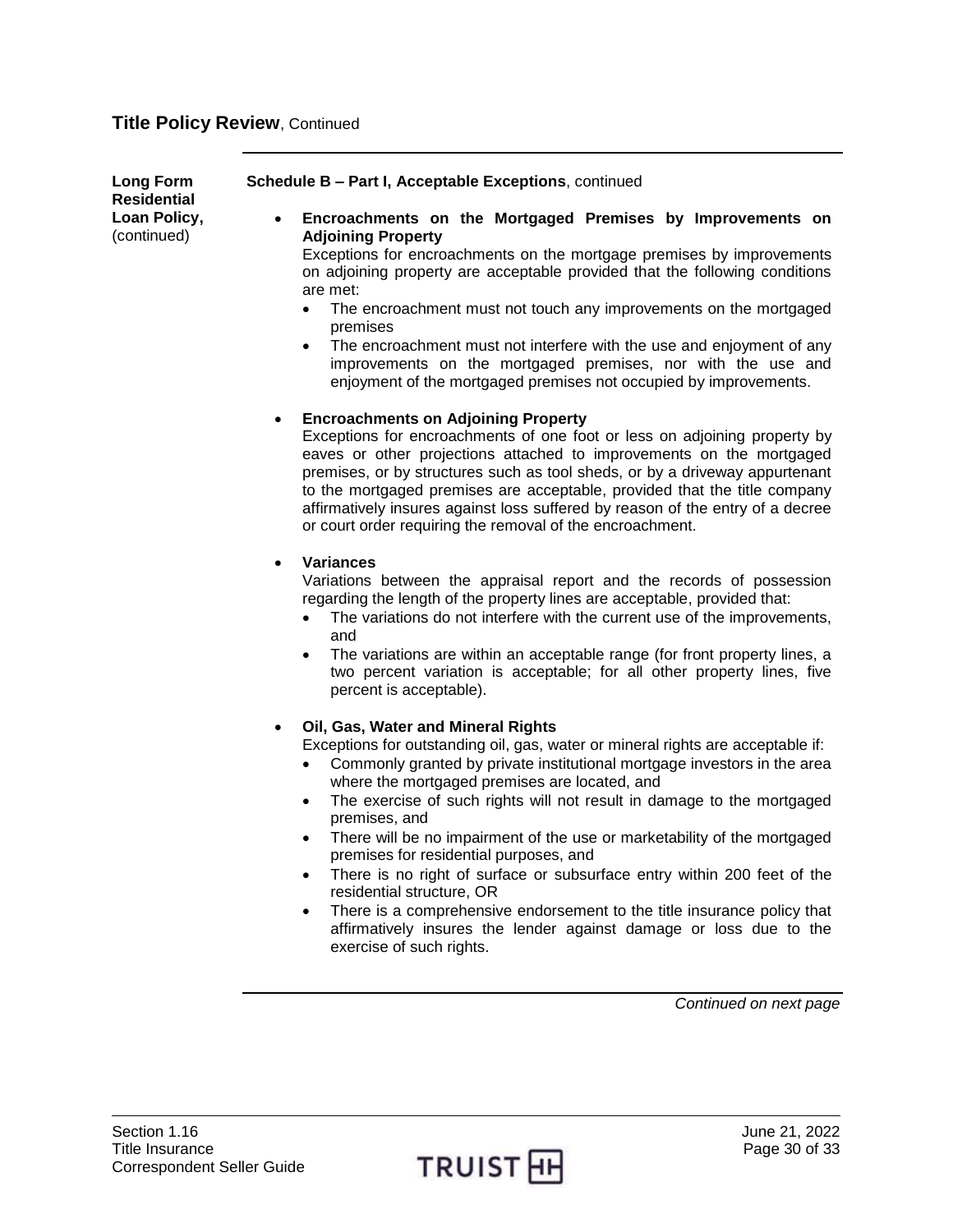| Long Form<br>Residential    | <b>Schedule B – Part I, Acceptable Exceptions, continued</b>                                                                                                                          |
|-----------------------------|---------------------------------------------------------------------------------------------------------------------------------------------------------------------------------------|
| Loan Policy,<br>(continued) | <b>Liens for Taxes Not Due</b><br>Exceptions for liens for real estate or ad valorem taxes and assessments<br>that specifically state that such liens are not yet due and payable are |

acceptable. Any situation in which taxes are not current is not acceptable.

## **Tenants in Possession**

- Exceptions for rights of lawful parties in possession are acceptable, as long as such rights do not include the right of first refusal to purchase the property.
- No rights of parties in possession (including the term of a tenant's lease) may have a duration of more than two (2) years.

#### **Survey Description Discrepancies**

Exceptions for minor discrepancies in the description of the area are acceptable, provided that the attorney provides a survey and affirmative title insurance against all loss or damage resulting from the discrepancies.

## **Riparian Rights**

Exceptions relating to the secured property concerning creeks, streams, branches and other water courses crossing or otherwise affecting the secured property, or such water courses or waterways as may abut the secured property are acceptable.

#### **Indian Claims**

Exceptions for Indian claims are acceptable, as long as the lender is insured against all loss and damage resulting from such claims.

- **Cemeteries**
	- Exceptions for ingress and egress to private cemeteries are acceptable.
		- Special attention must be paid if:
			- A part of the cemetery is within the boundaries of the subject property but will not transfer title, or
			- A portion of the cemetery is close to the dwelling, since this could affect the value and marketability of the subject property.

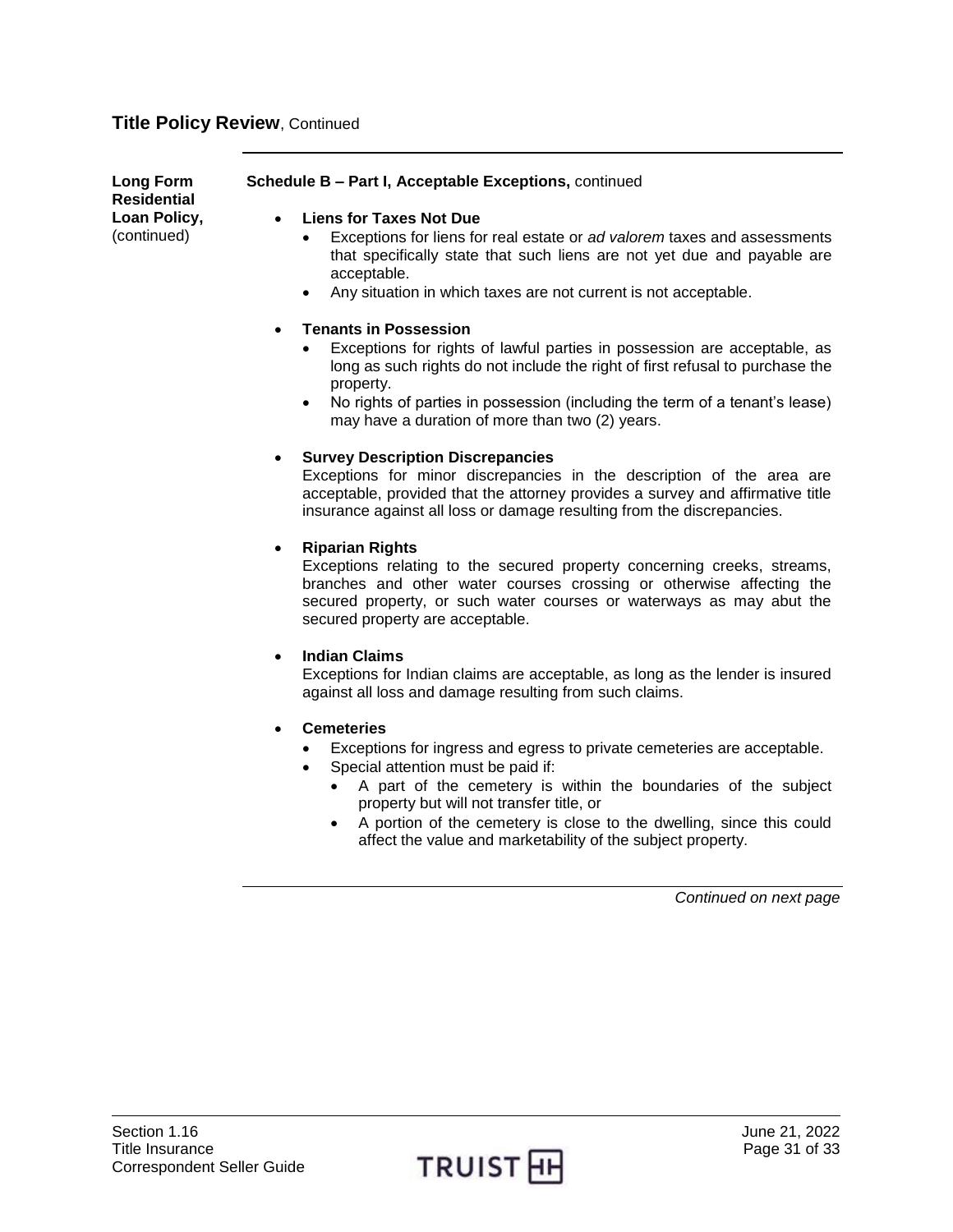| Long Form<br><b>Residential</b> | Schedule B - Part I, continued                                                                                                                                                                                                                                                      |
|---------------------------------|-------------------------------------------------------------------------------------------------------------------------------------------------------------------------------------------------------------------------------------------------------------------------------------|
| Loan Policy,<br>(continued)     | <b>Other Exceptions</b><br>$\bullet$<br>Any exception not set forth above is acceptable only if ALL of the following<br>conditions are met:                                                                                                                                         |
|                                 | The subject of the exception must not interfere with the use and enjoyment<br>of any present or proposed improvements on the mortgaged premises, or<br>with the use and enjoyment of the balance of the mortgaged premises not<br>occupied by improvements,                         |
|                                 | The subject of the exception must not affect the marketability of the<br>$\bullet$<br>mortgaged premises,<br>The subject of the exceptions must have no or minimal effect on the value of<br>$\bullet$                                                                              |
|                                 | the mortgaged premises,<br>The subject of the exception must be acceptable to the MI company if the<br>$\bullet$                                                                                                                                                                    |
|                                 | mortgage is insured. AND<br>The subject of the exception must be commonly acceptable to private<br>institutional mortgage investors in the area where the mortgaged premises<br>are located.                                                                                        |
|                                 | <b>Unacceptable Exceptions</b><br>$\bullet$                                                                                                                                                                                                                                         |
|                                 | An unexpired redemption period exception is unacceptable, regardless if the<br>title policy contains affirmative language that the lender will not suffer loss or<br>damage as a result of the situation or recites them in Schedule B, Part II<br>(subordinate exceptions).        |
|                                 | The following exceptions are unacceptable, unless the title policy contains<br>$\bullet$<br>affirmative language that the lender will not suffer loss or damage as a result<br>of the situation, OR recites them in Schedule B, Part II (subordinate<br>exceptions), as applicable: |
|                                 | Material or mechanics liens, filed or unfiled<br>Such state of facts as would be disclosed by an accurate and current<br>$\bullet$<br>survey and inspection of the premises                                                                                                         |
|                                 | Easements not located on the survey or described in the exception,<br>$\bullet$<br>Liens of prior security instruments<br>$\bullet$<br>Judgments<br>٠                                                                                                                               |
|                                 | Use of power of attorney by borrower or seller<br>Pending disbursement clause<br>$\bullet$<br>Any situation in which taxes are not current                                                                                                                                          |
|                                 | $\bullet$                                                                                                                                                                                                                                                                           |